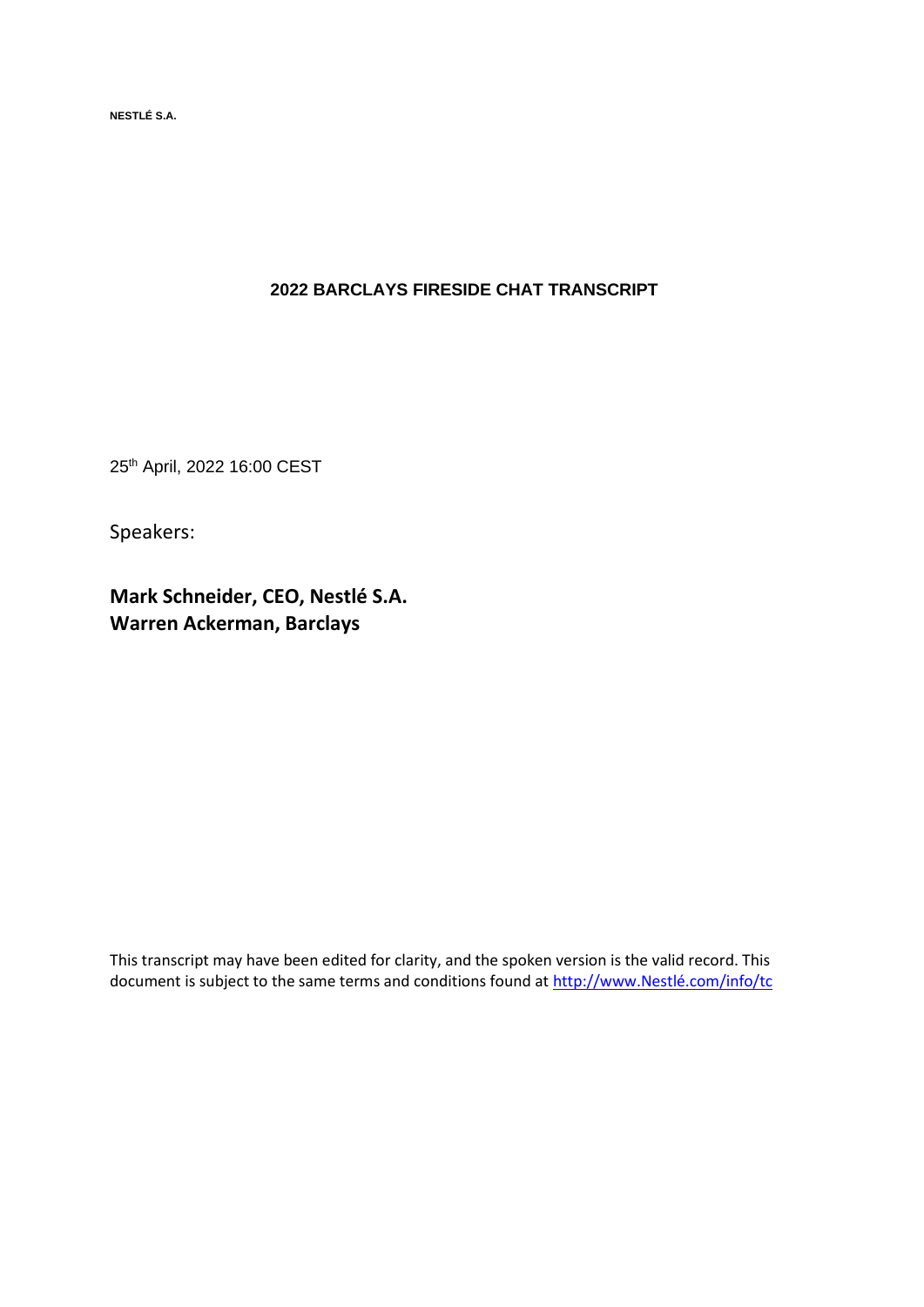# **Warren Ackerman, Barclays:**

Hello, everybody. Hope you are well. My name's Warren Ackerman, head of Barclay's Consumer Staples Research team. I am here in London with a live Webcast Fireside chat with Nestlé's CEO, Mark Schneider. Mark, delighted to have you with us today. Thank you for your time. The format today will be roughly 45, 50 minutes of questions to Mark. We will try and leave some time at the end for some of your questions. If you do have questions, my email details will be at the bottom of the screen. If you cannot see them, it's warren.ackerman@barclays.com. So, with that, I think we will get cracking.

#### **Question on: Achievements and frustrations as CEO**

#### **Warren Ackerman, Barclays:**

So, first question, Mark. I have covered Nestlé 25 years and the change in the last five years has been quite astounding. You have been CEO for over five years. And I want to take a little step back first of all, maybe kind of summing up when you came into Nestlé what you saw, your biggest achievements and any kind of frustrations that you had, or I don't think there's been many disappointments, but if you can kind of elaborate on your journey and where we are today, that would be a great starting point.

#### **Mark Schneider, CEO, Nestlé S.A.:**

Hello, Warren. And thanks, everyone, for joining us today. So, look, it has been an incredibly exciting five years. And when I look at what went right, clearly inside the company speeding up the innovation engine and redirecting some of that innovation work towards more specific product launches, faster concept to market cycle times and also redirecting in terms of the categories that we're prioritizing, I think that has really paid off significantly and we see it with some of the rising market shares and success in the marketplace. And clearly whatever company can develop, make, and sell under its own steam, that's where value creation happens. And I think improving that was key.

On the portfolio side, I think it is that reorientation towards Food and Beverage. So, getting out of the Skin Health activities. In Food and Beverage, slightly slimming down the focus and really becoming a bit more targeted, but then in some key categories, such as Coffee in particular, bulking up and adding the incredibly powerful Starbucks brand name to our lineup. And then also the scaling up of Nestlé Health Science, where I think from about a 2 billion run rate business, we're now at about a 6 billion run rate business. And that was very much in line with our mission and exploiting potential health aspects of food and making the most of that. So those are some of the key items.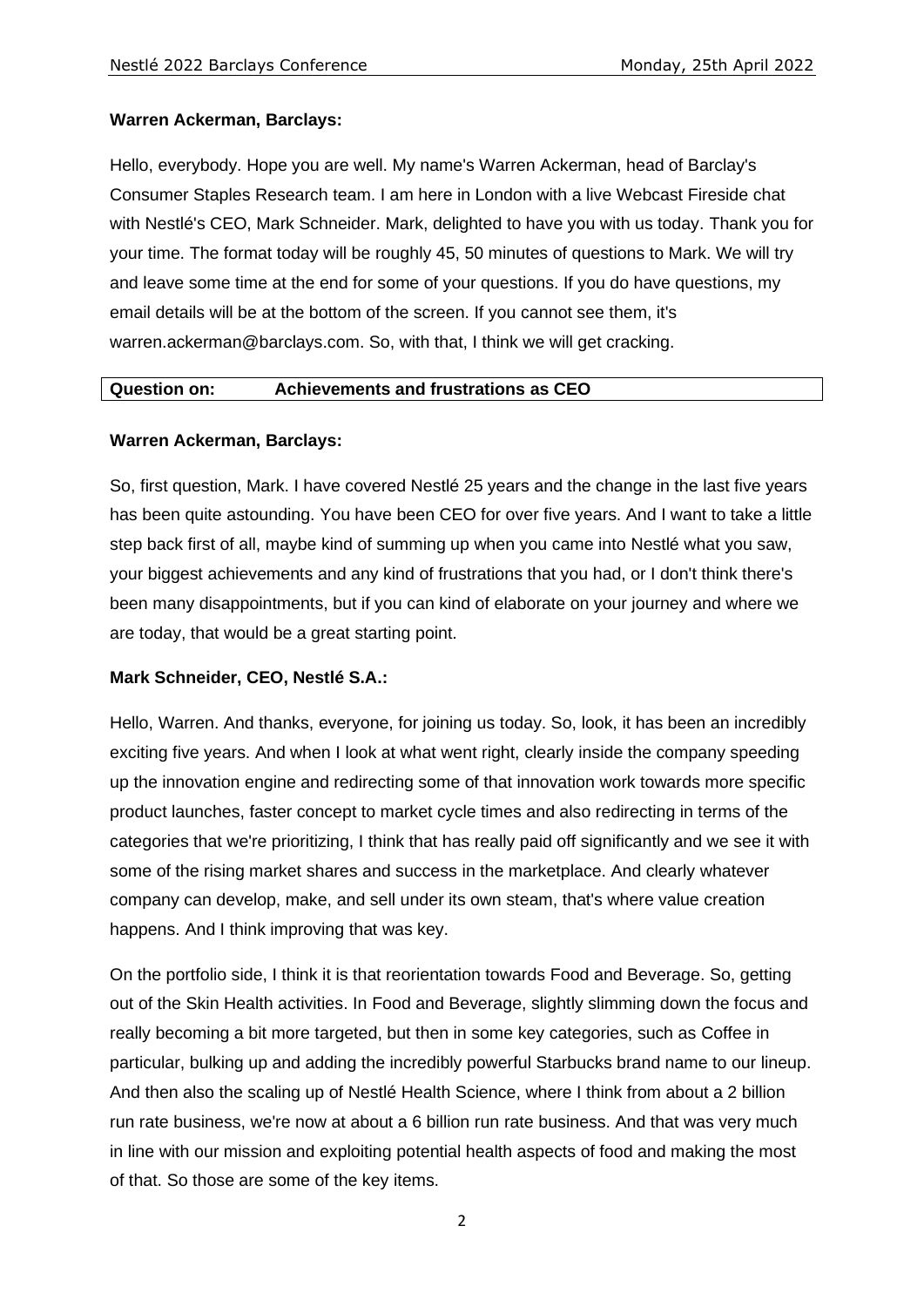In terms of what would have gone better, look, clearly initially there was a dip in 2017 in growth and I would have liked to turn that corner faster. And generally, more, faster is what I think every executive is striving for, and I'm no exception.

#### **Question on: Next big strategic thrust**

# **Warren Ackerman, Barclays:**

And when you became CEO, Mark, your number one thrust was to get the business growing mid-single digits, I think that is what you said back in 2017, and to do it sustainably. I think act one has been largely achieved. The share price has responded, but of course, investors always look forward and they ask, "Well, what about act two?" What is the next big strategic thrust in the next five years? How do you go about raising the bar even further from here?

# **Mark Schneider, CEO, Nestlé S.A.:**

Yes. So, it's important to separate the financial targets from some of the strategies that get you there. In terms of the financial targets, not that much has changed from five years ago, where I think if you consistently hit mid-single digit rates in organic growth and at the same time, you have operating margins somewhere in that 17.5 to 18.5 percent bandwidth that we indicated at the time, if you do that consistently, you create a lot of value through compounding.

I think the company has done that in the past very successfully, and that is what we wanted to get back to. And mind you, even though we had some years where we were margin-wise in that band or growth-wise in or above that band, what we still have to do is be in that sweet spot on both metrics and be there consistently over time.

So those targets are unlikely to change very much. What may change over time now, in the 2020s, is the content, like this strategy on how to ensure that that happens. There is still a lot of legs in Coffee, obviously, in PetCare. I think you have seen the potential upside in Nestlé Health Science. I think for all categories, you will see that digitalization will become an ever more important part to ensure continued success, and especially when it comes to the speed of decision making and company that really grabs innovation opportunities fast.

Digitalization to me is absolute key. So those are some of the things that are changing over time, priorities shifting slightly, and some of the low-hanging fruits have been had. In terms of the financial targets however, I think nothing much will change going forward.

#### **Question on; Next five years**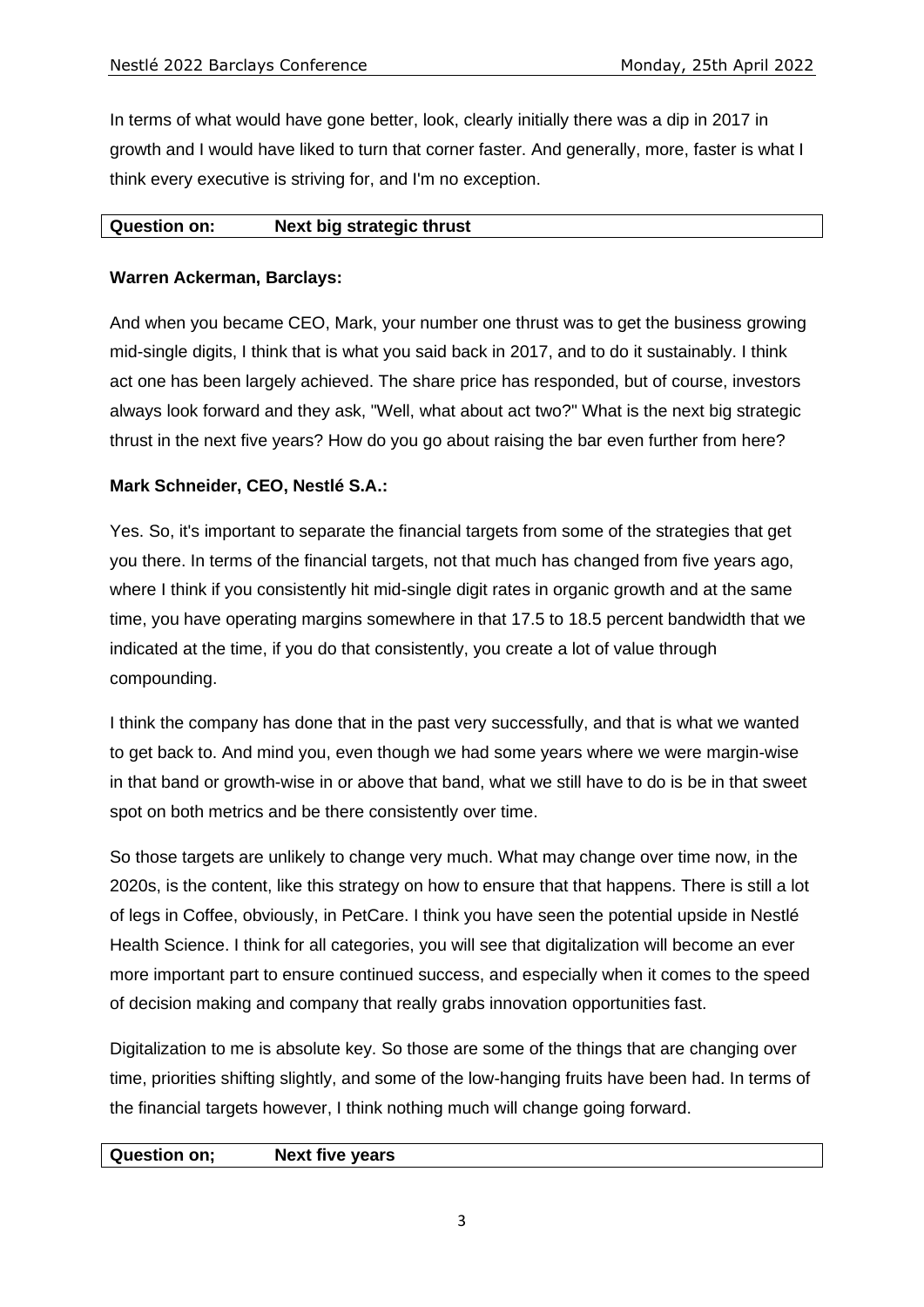#### **Warren Ackerman, Barclays:**

Okay. Well, the other issue that comes up all the time with investors is succession planning. I mean, a bit early to talk about your legacy, but people do ask the question about the leadership changes that have happened under your watch. Maybe if you are able to give some reassurance about the length of time you intend to remain as CEO. Just I know you kind of answered it, but how much unfinished business is there? Because a lot of things have gone right already. And what does success look like in five years' time for Nestlé?

#### **Mark Schneider, CEO, Nestlé S.A.:**

Yes. Look, let me start with the personal part first. I usually do not do that, but I wanted to ensure there is no single modicum of doubt among our investors. I am absolutely and 100% committed to this job. This had always been my dream job. I'm enjoying it to the hilt, and I have no intention of changing it. And I told you in 2017, I am all in and I'm here for the longterm. I'm happy to reiterate that statement now. And like in 2017, I come to work in the morning with more ideas than there's time in the day to actually make them happen. And that is the way it should be. This is what it takes to drive a business forward. And I still feel that fire in the belly to make it happen.

So clearly lots of work left in terms of some of the content strategies we are pursuing. And at the same time, obviously as you look at the executive board and second and third levels of management, constantly people hitting retirement age, and then over time you make people changes. And obviously the fast moving consumer goods industry is one where priorities change. So, no one could have guessed COVID coming about. And so clearly, it is not like all of a sudden you at a point where you're saying that 80% of the agenda is done or something. The agenda gets built every single day because the consumer is changing every single day.

#### **Question on: Adapting to new consumer habits**

#### **Warren Ackerman, Barclays:**

Now maybe moving to the consumer, Mark, I mean, the consumer's obviously under considerable stress at the moment given higher food and energy prices, I'm interested to hear your thoughts about how Nestlé's adapting to the new reality. We all know that premium products have significantly increased their weighting to 35% of group revenue. Some people ask me is Nestlé as defensive as it was a decade ago given how much premium makes up as a percentage of the portfolio. And specifically, people talk about mix, because you showed a chart, I think at CAGNY a couple of years ago that mix was roughly half your organic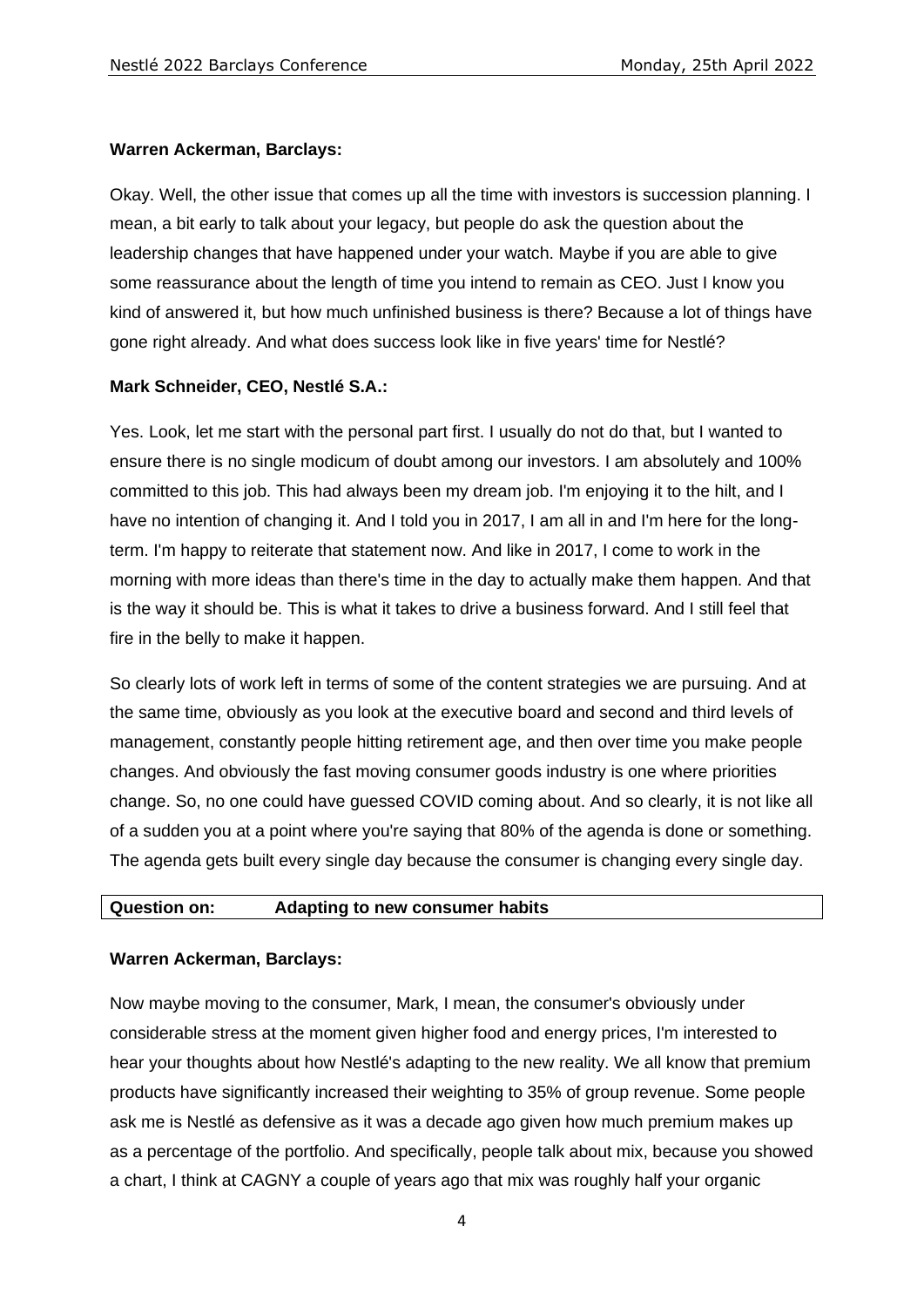growth. And so sometimes the question comes in around down trading and how Nestlé will adapt to that in the event that we do see that later this year and maybe into next year.

#### **Mark Schneider, CEO, Nestlé S.A.:**

Yes. It is an important set of questions. And I think some of that, we also touched upon in our Q1 call last week. And I think our CFO, François, made a very compelling case that it's not that different from downturns we've seen in the past, where the premium segment does continue to hold up quite well, and then of course, affordability becomes a bigger criterion. And both of these ends of the spectrum continue to hold up well. What gets squeezed somewhat is in the middle. And that's what we're seeing now. Premium has held up well and, I think, holds some promise. And at the same time, affordability products are very much in demand. And we also actively ramped up our efforts there because we knew that they were going to be in demand. By the way, that's not only just flavor of the day now. At the beginning of the COVID crisis, we knew that some point later down in that trend, down in that crisis, there was going to be increasing demand for affordable products. And we stepped up some of the development work at that time. And I think that is paying off now.

So, I think the defensive characteristics of the company are intact. And I think it is also a benefit of having so many different brands that you can credibly be successful on incredibly premium products while at the same time, you're meeting affordability needs for other categories.

#### **Question on: Supply chain and distribution constraints**

#### **Warren Ackerman, Barclays:**

Maybe moving to the whole topic of supply chain and distribution constraints. That also came out on the Q1 call. You talked about in some geographies, you could have sold more. I think you mentioned the US as an example. I know visibility is quite low, but in your view with the knowledge that you have inside the business, do you think we are kind of getting near the trough on this? Or are you expecting these challenges to keep persisting for the rest of the year into next year? I know it is very dynamic out there, but I see for example, today, Indonesia is looking to ban palm oil exports. So, the situation is evolving day by day. Can you maybe just walk us through a little bit what you're seeing on the ground in terms of distribution and supply chain and how you're trying to respond to that challenge?

# **Mark Schneider, CEO, Nestlé S.A.:**

Sure. And look, just like the palm oil example you mentioned shows, it is an incredibly volatile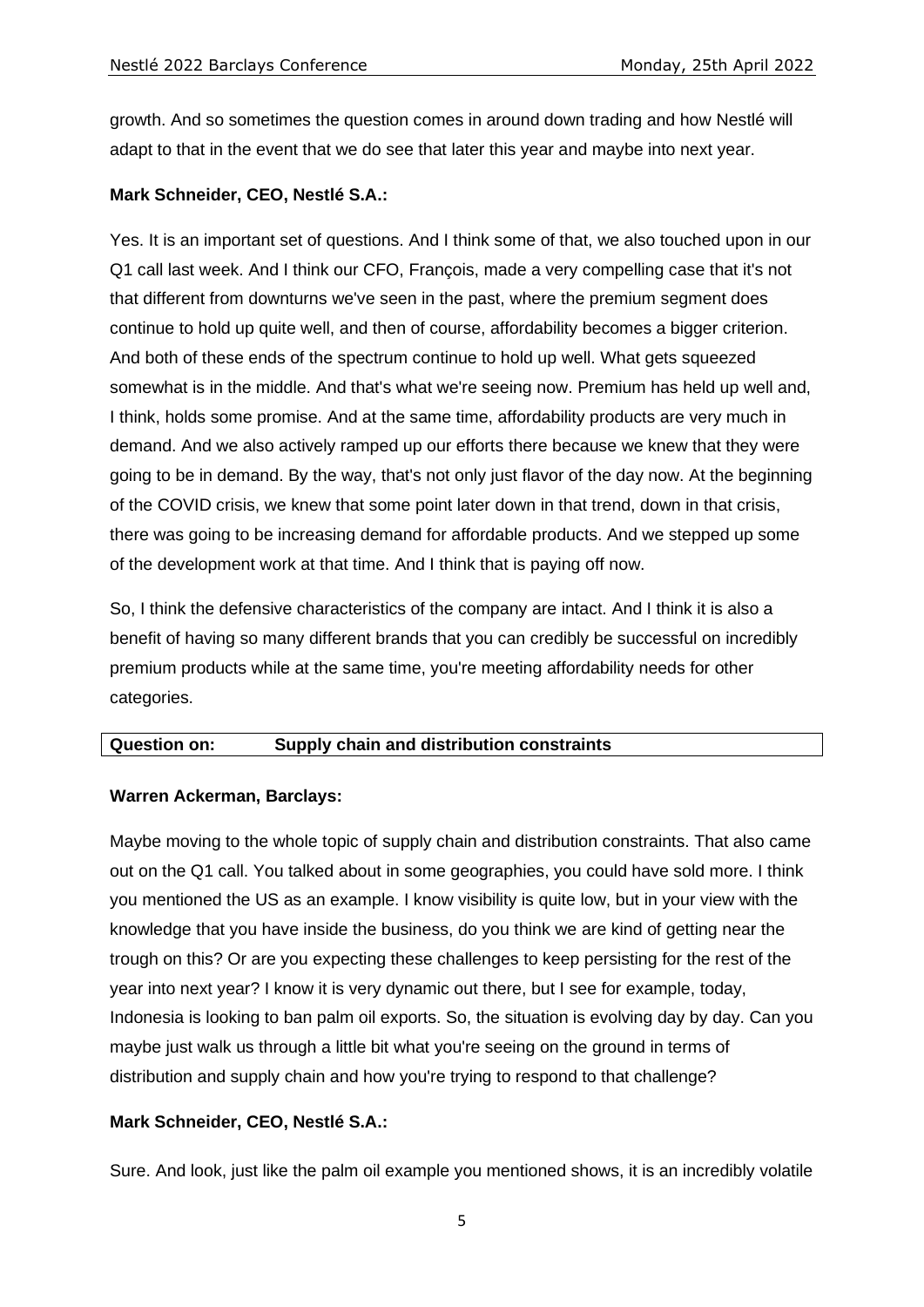situation where from one day or week to the other things could change. On palm oil specifically, next to Indonesia, of course, we also have Malaysian sources, and we have a few others, and we're also less exposed than maybe some of the people that are into personal care products. So, I think we can handle it well. But overall, a good estimate from this point will be that key supply chain issues will continue to be around us at the very least until the end of this year, if not until the first half of next year.

And when you take the US as a good example, the low point omicron related when it comes to workers showing up was clearly in January when omicron spread so much that clearly absenteeism was an issue, I mean, people wanted to come, but they couldn't, that has improved as I indicated in the call. But you still have the truck driver's shortage. You still have congestion in the ports. You still have incredible employee turnover because clearly everyone came back from COVID with new ideas and job opportunities in mind, and there's a lot of competition here just across the street to the next factory. And so everyone's in competition for the talent that is available in the market.

So, I would assume some of that will relieve itself over time. And then of course, the big unknown is this fall to what extent there will be another pandemic wave. Will it happen? Yes, or no? And if it does happen, how bad is it going to be? But assuming that it's going to relieve itself over time from a pandemic point of view, I would assume best case scenarios end of this year, worst case probably mid next year that things will return back to normal.

| <b>Question on:</b> | $C$ offee |  |
|---------------------|-----------|--|
|---------------------|-----------|--|

#### **Warren Ackerman, Barclays:**

Maybe we can shift gear a little bit to talk about some of the categories. I mean, last year you saw Coffee, Pet food and Health Sciences all growing around double digits. And I wanted to drill into maybe each of those. Maybe if I can start with Coffee, and I've done a fair bit of work myself on the Coffee category recently, but I'd be interested to hear what your ambitions are for Starbucks, for Nescafé Pods and for the Vertuo system, Nespresso. We know that Starbucks revenues are up by 50%, from 2 billion to over 3 billion since you bought it. You are now rolling out Nescafé Pods and you are putting CapEx into the Vertuo line. It just seems to me that you are trying to close the system and capture more of the Nespresso growth for yourself and maybe squeeze competition by adding more price ladders with Starbucks and now Nescafé Pods. And I know you have said that you have taken 20% of the Nespresso compatible capsule market with those moves. Just interested how much higher that can go and how this kind of strategy of Nescafé and Starbucks and the Vertuo line all kind of gel together to give you more growth going forward in Coffee.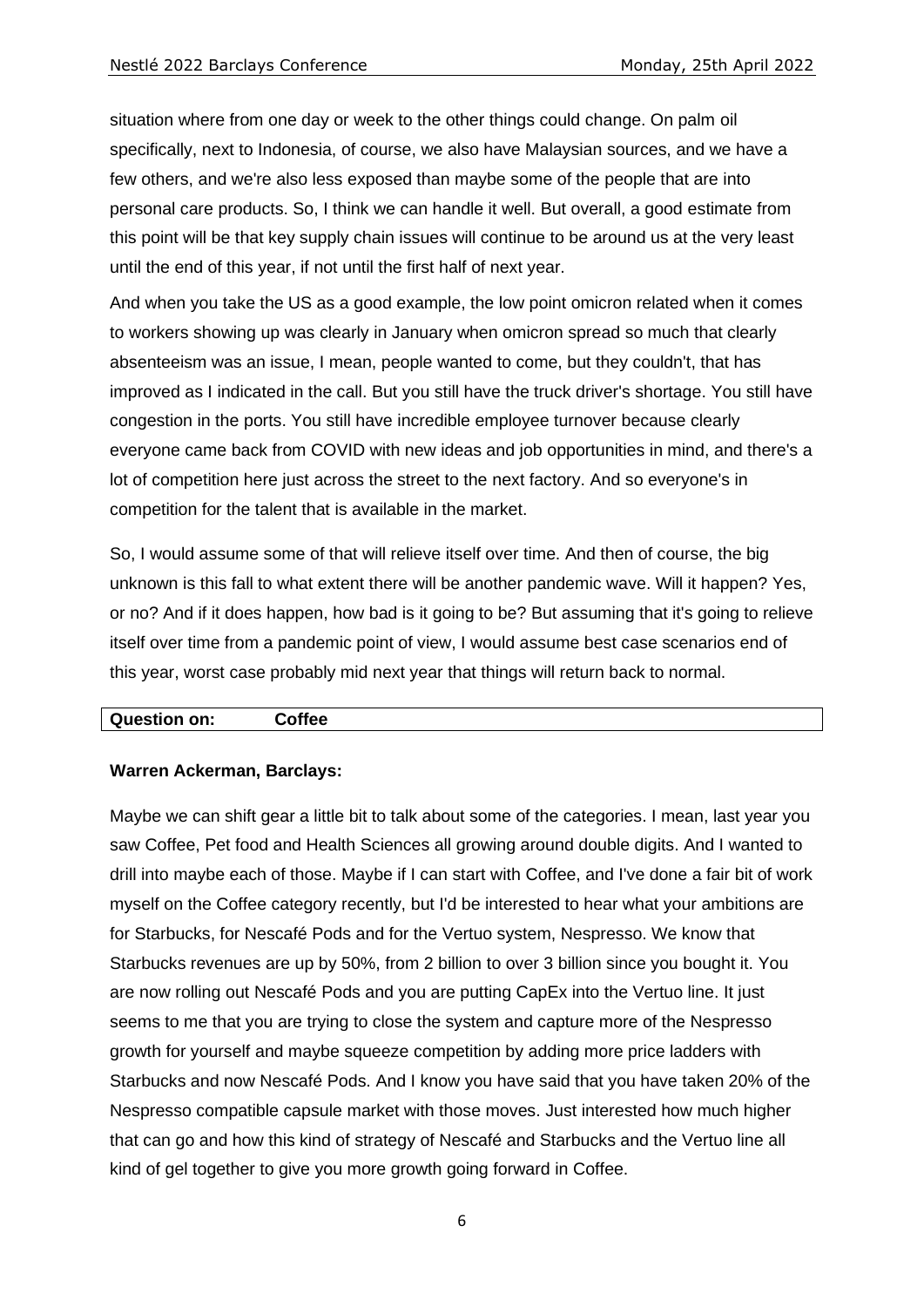#### **Mark Schneider, CEO, Nestlé S.A.:**

Look, happy to comment. And as you see from that description and the set of questions, Coffee is a very multifaceted category and that makes it so exciting. There're different ways of preparing coffee, drinking coffee, enjoying coffee. And that creates so much opportunity. Now on the capsule system, we are not intending to close anything. I mean, clearly the original line, that is the small one, that is an open system, and as you've seen with Starbucks and Nescafé, we're competing there successfully and offering something in retail that consumers find incredibly compelling. And so that is wonderful and that will probably continue over time as we enter more markets and gain more share. And then Vertuo is simply consumers' desire for a large cup of Coffee being brewed with a Nespresso system. And that system to me speaks of the desire that people have for large cup. Remember the original line system was never really designed for large Coffee cups. And hence we're seeing, especially in large cup markets, such as United States, France, Germany, Holland, Northern Europe, that's where we see tremendous success for the Vertuo system.

#### **Question on: PetCare**

#### **Warren Ackerman, Barclays:**

Okay. Maybe moving on to Pet food, you talked about growth on growth in the Q1 results. I think Pet food is the best example of growth on growth. But one of the things I have noticed on Pet food, you don't talk about Pet food, you talk about PetCare and the pet ecosystem. And I wonder how that kind of mindset change has also changed the addressable market opportunity for pet food as you look at adjacency. And I am thinking specifically about your investment in IVC and the pet clinics and some of the therapeutics that you've got and that you're developing in your R&D systems. I know one that François likes talking about is the one for cat allergies. But can you just talk about whether you can take that mindset or thinking about the category more holistically also to other categories? Does it change the addressable markets?

#### **Mark Schneider, CEO, Nestlé S.A.:**

I think the ecosystem thinking overall is important to connect with the consumer in as many ways as possible, help them in their thinking about the product, and position the product. But the core product is still pet food. I want to address people's concerns. We are not having mission creep here. We are not getting into dog beds or scratching trees for cats or something. It is about food, but it is about helping consumers make the best possible choices. And that happens these days increasingly through digital ways or with the help of a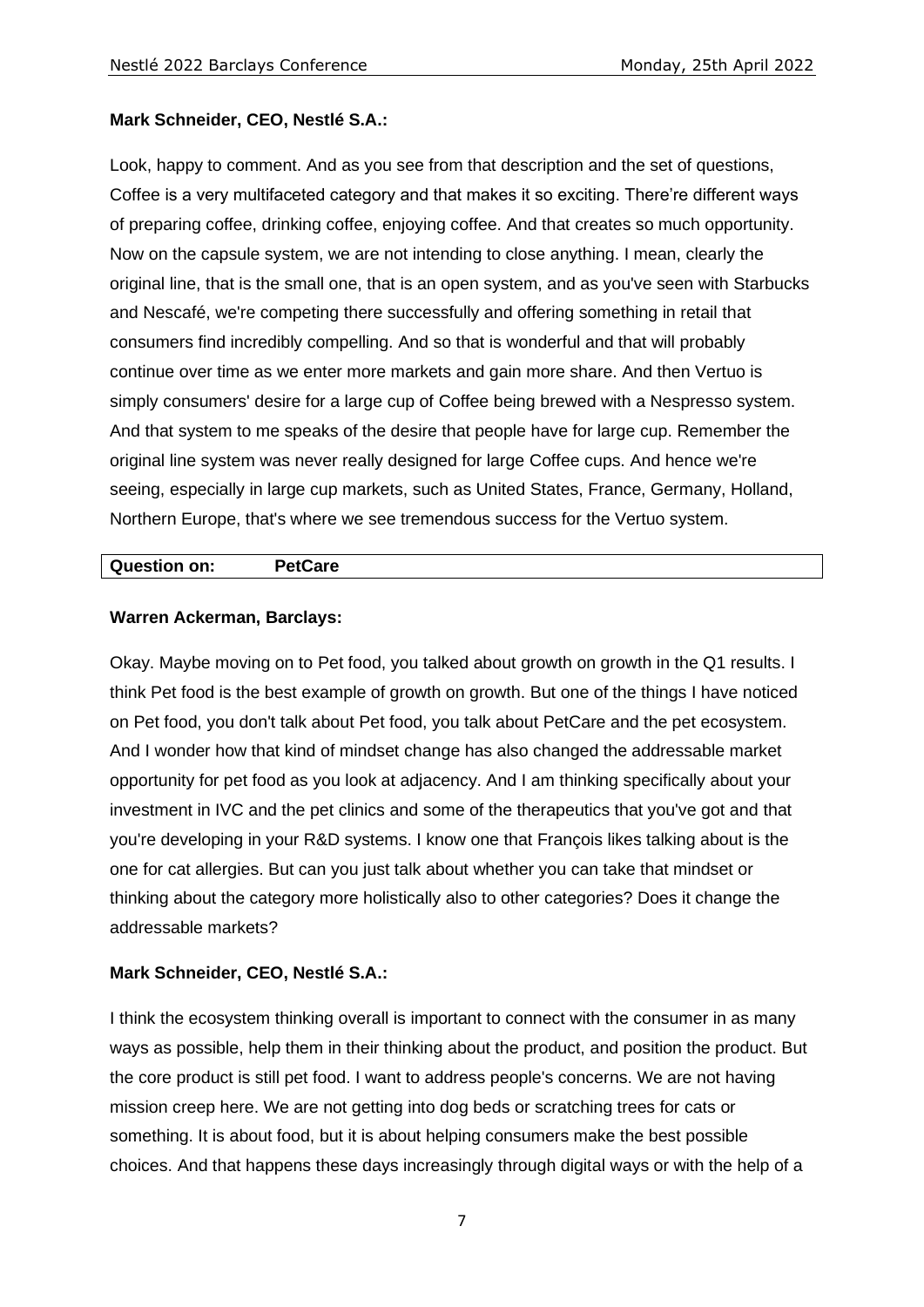an expert. Hence, the investment in IVC, I think, is a good way to learn about that. It's also a good way, as you said, to improve the pet health food-related offerings. So, think about Nestlé Health Science for pets, but it's always food-based, metabolism-based, and that is our core, and we're staying committed to it.

#### **Question on: Nestlé Health Science**

#### **Warren Ackerman, Barclays:**

Okay. Makes a lot of sense. And then, maybe moving on to Health Sciences. You mentioned in the beginning revenues have trebled from, I think, CHF 2 billion to 6 billion. Could you maybe outline what your long-term ambition is for Health Sciences? Could this be a CHF 10 billion business that can be, in time, margin accretive? At the moment it's not, it's dilutitve because you're investing. But could it become accretive in time, and could it in time challenge Coffee and Pet as the third growth pillar for Nestlé?

The question people ask me all the time is, "What are the barriers to entry in this category, and how do things like Orgain fit into the strategy?" I think people just want to get clear in terms of how big an opportunity this really can be, looking even five or 10 years out.

# **Mark Schneider, CEO, Nestlé S.A.:**

Yes, absolutely. Look, I am very bullish on this business. While I try to stay away from a specific numbers target, because, in the past, there was numbers guidance, it will definitely continue to go up significantly from the level of where it's at right now, both because of organic growth and also interesting bolt-on opportunities. As you mentioned, the margin will improve over time. A lot of it has to do with investments, in particular in research and development. As the size increases, of course, you spread that over a larger number of sales, and hence the R&D burden becomes less visible, and the margin will go up. We are also targeting significant operating synergies from some of the acquisitions we've done. This is where scale really kicks in and helps you.

In terms of the barriers to entry, depends a little bit on which of the three sub-segments of Nestlé Health Science you talk about. There're essentially three segments here. One is Medical Nutrition, where I think it used to be top four suppliers in the world 10 years ago, and it's top four suppliers now, so no significant entrants here. R&D and also hospital relationships are key here, and we're benefiting from that and being a longstanding player.

The Consumer Care sector, I think this is where Orgain fits in. There, it's easier to build up new brands, as you saw with Orgain. I think we also have an exciting stable of brands, and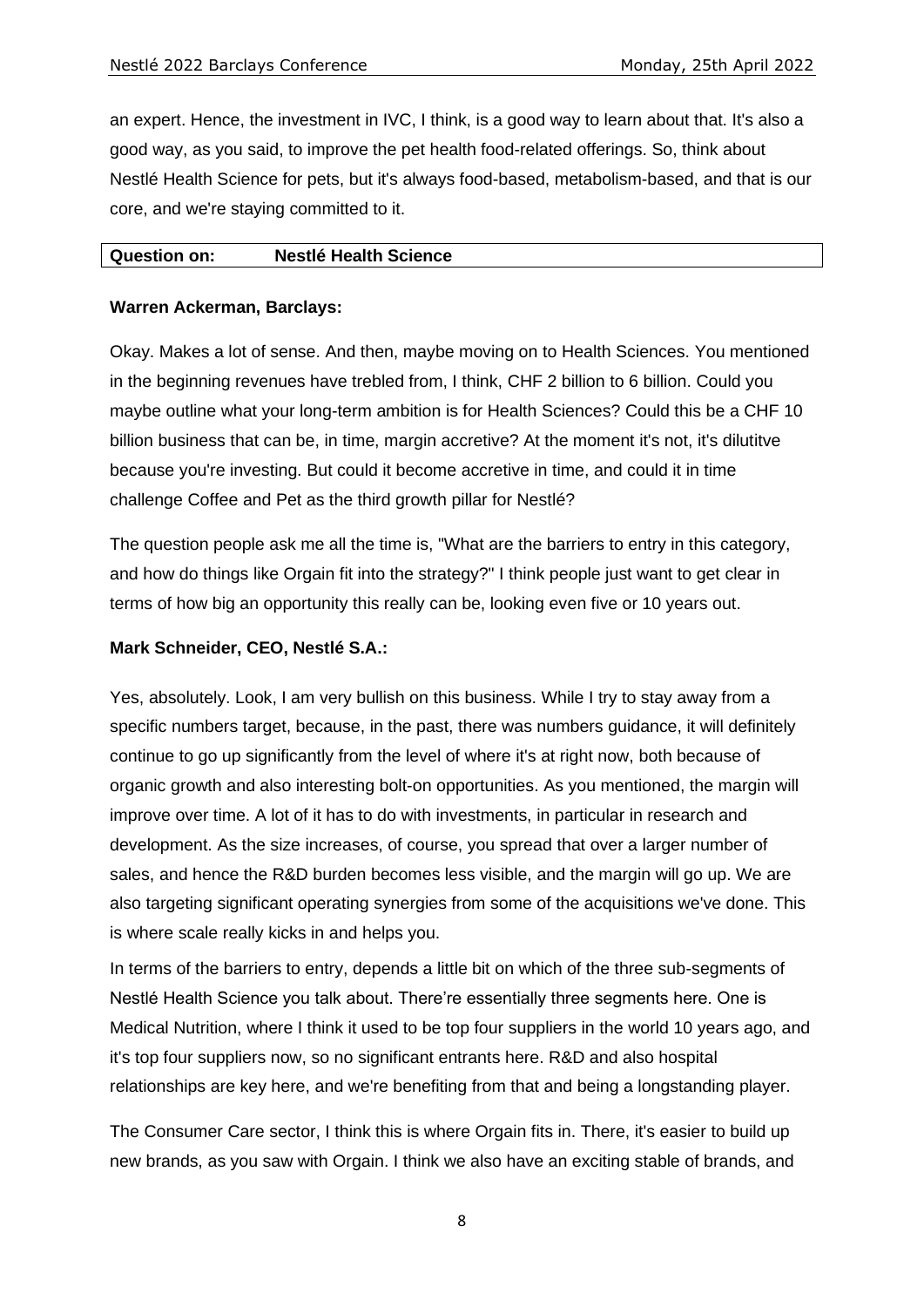we are now of course bringing exciting innovation to that. New entrants into the space are welcome, and of course they will inspire innovation for consumers. If they become something that is meaningful in size, they may also be interesting M&A targets. But I do not see market share eroding away from us because it's so easy to get into it.

Then the third one is specialties and innovative, novel therapies. Aimmune is a good example there, and that's of course where the product registration and some of the IP is your natural barrier to entry. So, it's quite protected.

#### **Question on: Aimmune and Bountiful**

#### **Warren Ackerman, Barclays:**

That's great. I want to touch on Aimmune and also Bountiful, both quite sizable deals. Can you talk a little bit about your satisfaction of the progress? I know there's ups and downs on the comps, but looking through that, on Bountiful, are both in line with what you thought you were getting at the time of the deal? Are they tracking above, and what milestones should we look out for? I saw, in the UK, for example, a few weeks ago that Aimmune was certified by the National Health Service here in the UK, which I guess is a nice positive. But, if you could talk a little bit about those two businesses specifically, and what I'm interested in is how do you actually weave these together? Because they are all different end markets. How do you actually create synergies rather than a collection of just good assets that you've acquired?

#### **Mark Schneider, CEO, Nestlé S.A.:**

Sure. Look, to start with Aimmune, clearly, when we did the transaction, September 2020, we would've guessed the pandemic is over by now. And so, things were a little bit delayed simply because the pandemic took longer than anyone would have guessed in late summer, 2020. But now, as it subsides, we're also seeing patient interest increasing and people making that trip to the allergologist to get the kids examined and get the treatment. As you mentioned, in addition to the United States, we also have product registrations now in Germany and in the UK. Especially in the UK, where NICE is a very high threshold, I think it was good to get that acceptance and be ready to be in the market. So, again, whatever happened there is time-delayed, but all the fundamentals are still intact.

On Bountiful, incredibly excited. Integration has gone very smoothly. In addition to key VMS brands, it is also giving us a significantly improved manufacturing backbone. When I was talking earlier about some of the manufacturing synergies, clearly Bountiful will be responsible for a lot of that. That is going exceedingly well, so quite excited about that.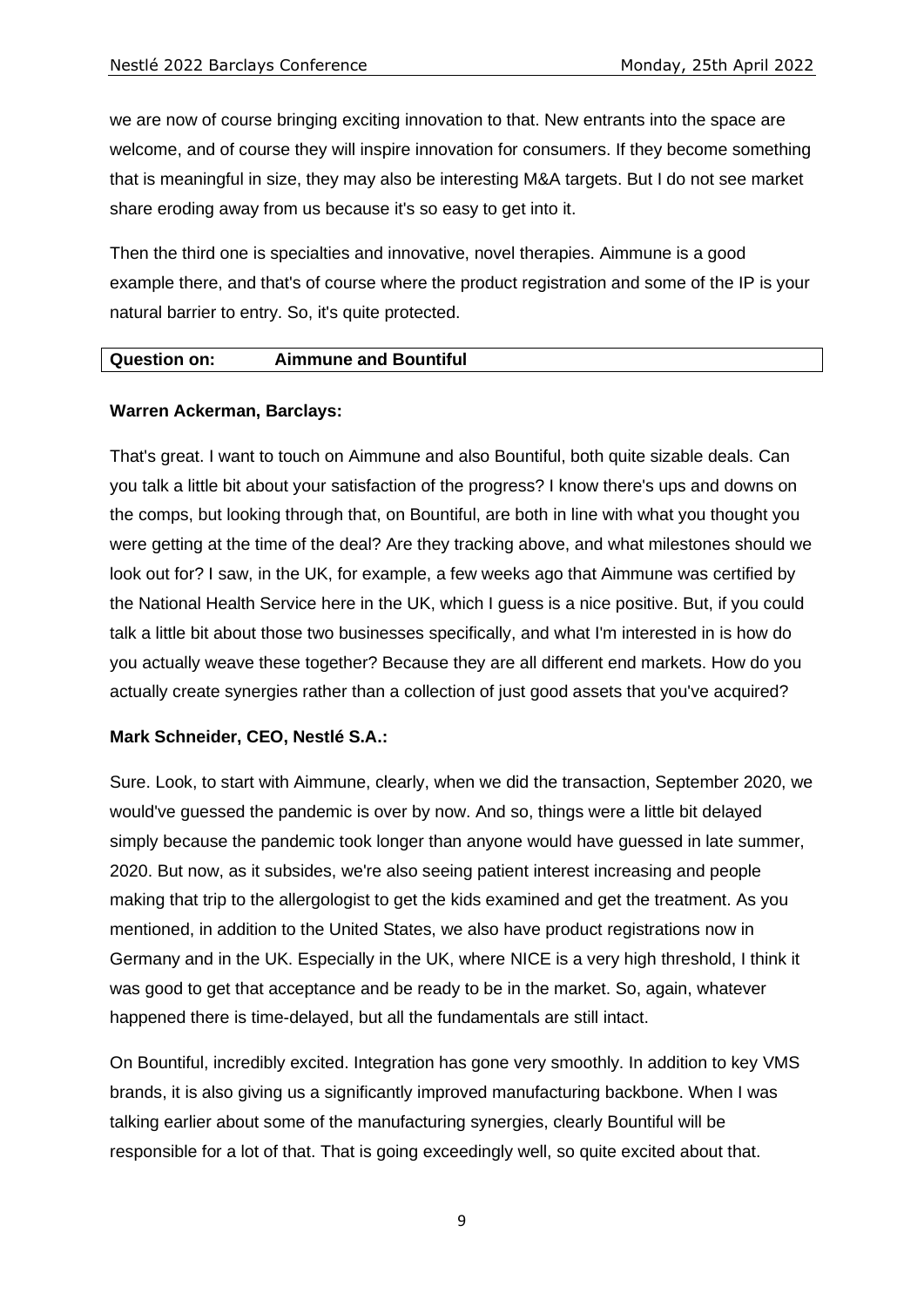In terms of that seeming confusion, I hope that our next investor day at the end of the year will help to clean up some of that. Think about the three buckets, again: Medical nutrition, Consumer care, and the Novel therapies. Within these buckets, you do have pretty good synergy. Bountiful synergizes quite well with Atrium, the acquisition we've done in 2017 which brought us brands such as Pure and Garden of Life. Then, of course, the Aimmune acquisition synergizes quite well with some of the other novel therapies. So, it's within these three buckets, it's not so much across.

#### **Question on: Organizational structure**

#### **Warren Ackerman, Barclays:**

Thanks for that color. Really helpful. And then, maybe moving to organization of Nestlé. It is always a topic that comes up. You have previously collapsed on the globally managed businesses. You have now broken out Zone LATAM from Americas and Zone China from Zone AOA. What benefits does that actually bring you, and, looking forward, are you happy with the way that Nestlé is currently structured? Are the moves that you have made a journey to something that you want to get to down the line, or are we at the end point in terms of organizational structure? Are you happy with the way that Nestlé goes to market? Just given how fast the consumer's moving, are you there with the consumer, or how do you get ahead of the consumer in terms of the way that you are organized?

#### **Mark Schneider, CEO, Nestlé S.A.:**

The move from three Zones to five Zones really reflects some of the global realities around us, where all things local are so much more important to today's consumer, and regulator for that matter. And so, what it did is it increased the geographic focus of each of these five zones and brought us closer to the consumer and regulator in each of those five.

Now, ideally, you would say, "Why five? Why not 10?" But then, of course, at some point, if you are creating a large number of zones, it becomes unwieldy. We felt that five is a reasonable compromise between that closeness that is needed. On the other hand, stop with a number of zones in the company that can be handled. Going forward, I do not have changes like that in mind. To me, it's about fine tuning, and that is how these five Zones cooperate the best way with the strategic business units we have that run each of the categories. Any company has a matrix at some level, but how smoothly that matrix runs determines a large part of organizational performance. This is work where you have to work with a screwdriver. It's incredibly fine, detailed work. So, it's not massive reorganizations, it's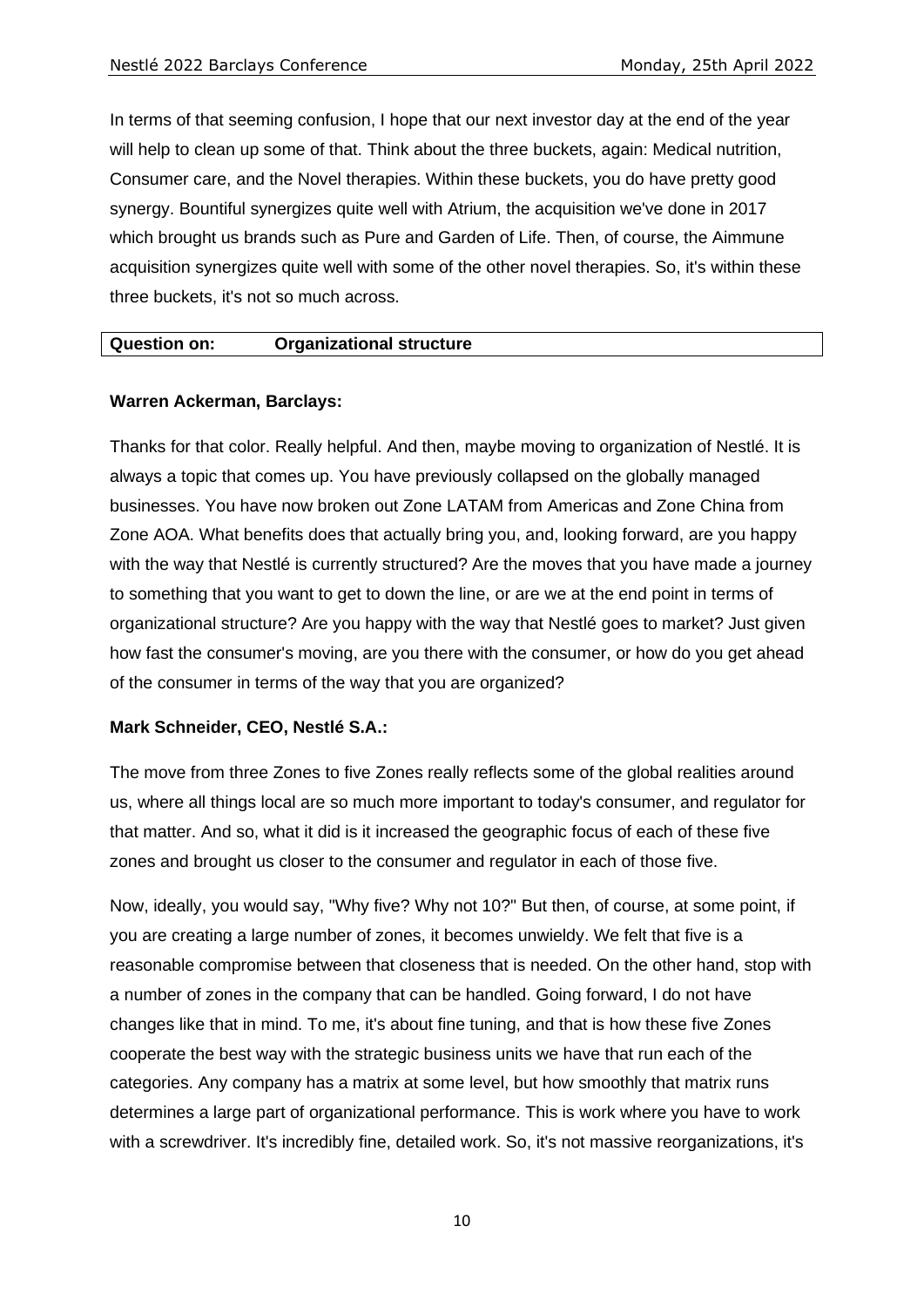really minute process alignments and decision alignments that you have to do to make sure that, especially in a time when speed matter so much, that you get the speed needed.

#### **Question on: Digital**

#### **Warren Ackerman, Barclays:**

Okay. Maybe shifting gear again, you had a very interesting seminar on digital where you shared with us the new targets to double your sales from 13% to 25%. Obviously, it's not just doubling it, it's doubling it as a percentage of sales. Obviously, the sales are going up as well, so, in Swiss franc terms, it's an enormous jump. My question is, you are obviously confident you can get to that number, but, if you do get there, how transformational will that be for Nestlé, and how do you harness the power of data as a genuine competitive advantage? Everybody has data, but Nestlé probably has more data than most other companies. How do you actually drill into that to make it an advantage?

#### **Mark Schneider, CEO, Nestlé S.A.:**

You are right. At the time when we held the seminar, we were at about 13% of our revenue digital. We are now at about 15%, and the target is 25%. To me, there is not so much a major organizational commitment. It is more a sign of the time on how our consumer is changing, because behind that is consumer preference. So, this is not only everything moving to direct-to-consumer, it is simply people shopping digitally as opposed to physically. That could be direct-to-consumer, it could be through pure-play online platforms, or it could be through the online arms of traditional retailers. We just see people after COVID now staying with those purchasing behaviors, and word's spreading that this is incredibly convenient. And so, this is what, in my opinion, will be the tailwind that gets us to the 25%.

There's a whole separate work stream, which you alluded to, and that is what I call the full digital buildout of the inside of a company, where, especially for a decentralized organization like we are, it's incredibly important to manage your data that you avoid unnecessary duplication and that you know as much as you can about the trends that are happening around you. That is not so much captured by this commitment. That's really something more that happens behind the curtain on how we handle our operations and the digital backbone of the company, and of course we're quite engaged in that.

#### **Question on: ESG**

#### **Warren Ackerman, Barclays:**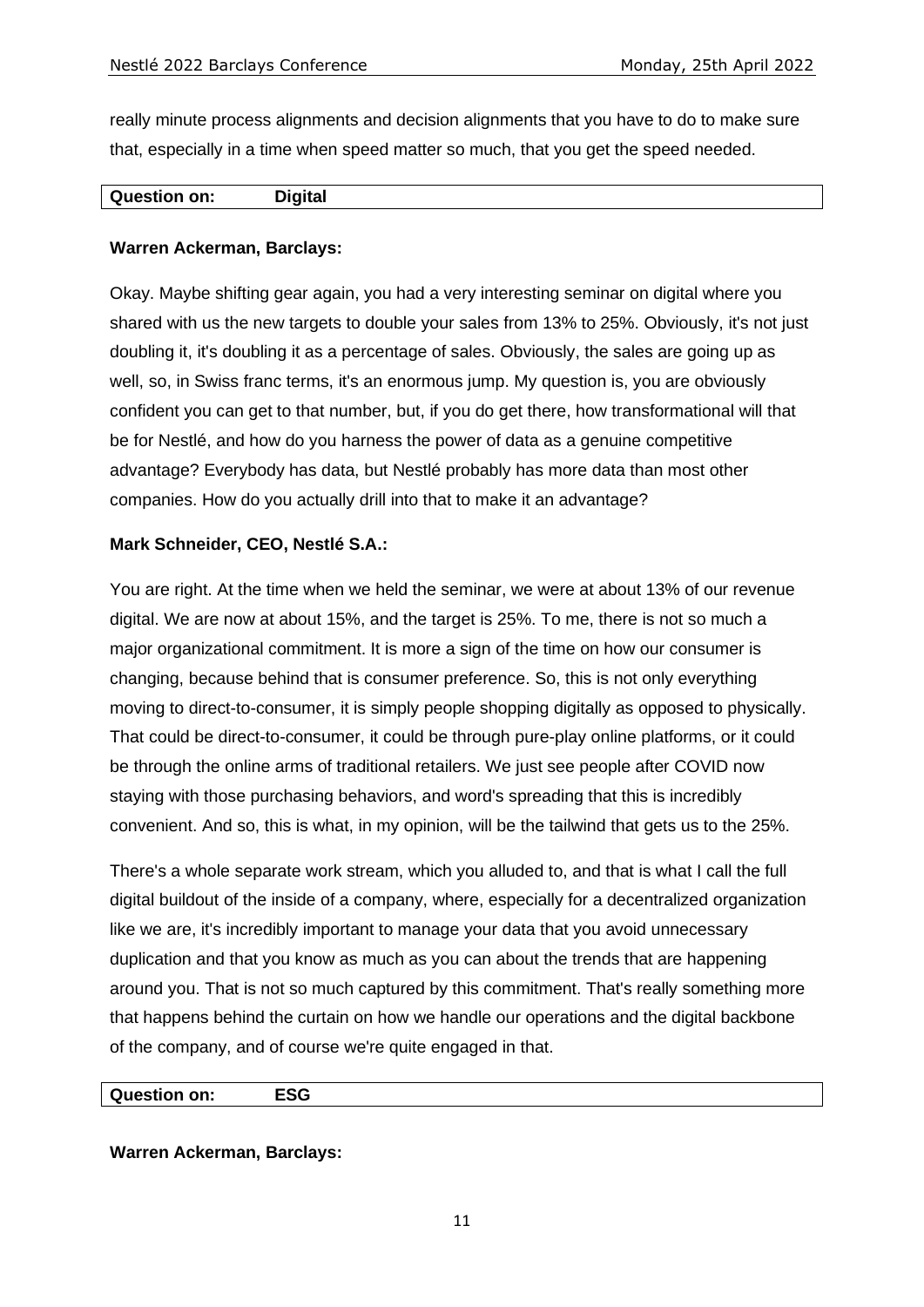Okay. Maybe, Mark, turning the topic to ESG. There're many things I could ask you about ESG. There has been lots of initiatives that you've put your hand into in the last couple of years. The one I wanted to touch on was carbon. I thought your carbon 2050 roadmap was pretty groundbreaking in terms of granularity, and you were very clear that Nestlé is past peak carbon, is going down in absolute terms. How would it fundamentally change Nestlé in terms of how you buy, how you sell, how you think about regenerative agriculture? The thing that I took away from it is you have got this 20% carbon reduction by 2025, but you want to get to 50% by 2030. So, in that five-year period from '25 to 2030, there is going to be a really massive step up in reduction. So just interested in, A, how is it going to change Nestlé fundamentally in terms of how you buy/sell, and then how are we going to get that step up beyond 25?

#### **Mark Schneider, CEO, Nestlé S.A.:**

Look, incredibly important set of questions. Let me take a minute on the importance of the carbon target here. Clearly, we have lots of ESG commitments and activities underway. As we see, today's times are very worrying on a lot of dimensions, including world peace. But I think, when people will look back in 50- or 100-years' time, decarbonization and how we handled the climate crisis will have been the defining question of this period. And so, to me, this one is front, left, and center. Obviously, you don't want to fall behind on some of the other commitments, but, on this one, we and everyone else must deliver. It's getting awfully hot on this planet. I think we all feel it, not only in record summer but also when it comes to average temperatures around the globe, and that's causing a whole lot of follow-on problems when it comes to growing crops, when it comes to migration of population, when it comes to rising sea levels.

So, this one, if we don't get a handle on this, it'll really invite a whole lot of trouble. So making progress on this one is key. You are right. The key progress needs to happen over the next 10 years, which I think is consistent with what everyone is telling us. It's not so important that we hit zero by 2045, 2050, or 2060, but kinking the curve now and being on our way down and being there sufficiently fast, I think, is the key theme.

Regenerative agriculture is the keyway for us to get there. Obviously, every industry has its own solutions, but agriculture and food production stand for about a quarter of all greenhouse gas emissions. And so, clearly, this is our calling to do something in that area. I think the key change here is that we are not just throwing our weight around and asking farmers and suppliers to meet certain criteria, but we also share the know-how with them on how best to do it. We make most of that open source, so that it is really available and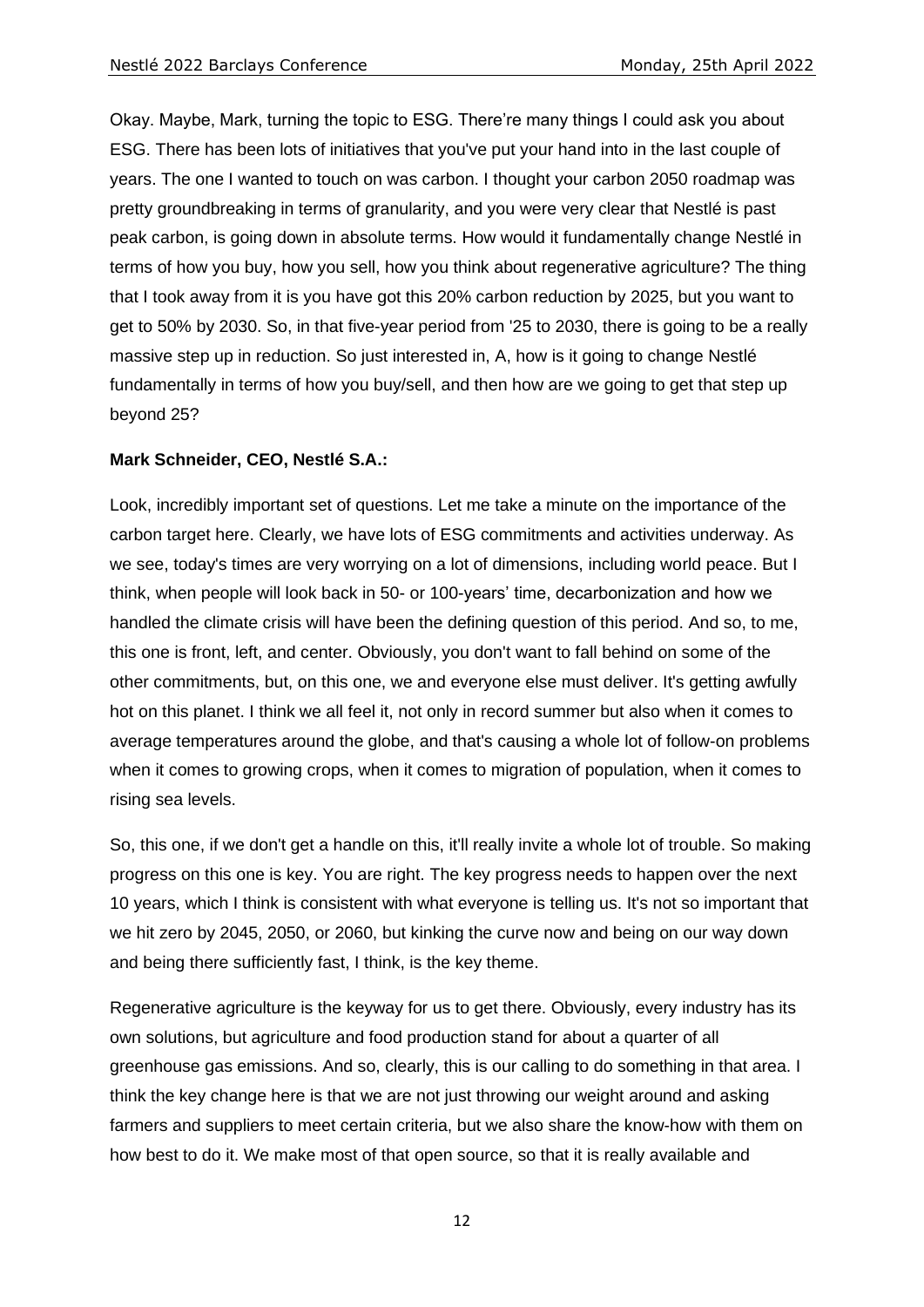spreads around as a practice, and we give technological and financial assistance to farmers to graduate to that new level of working.

Because just asking them to take all the risk for what is an incredibly difficult undertaking in the beginning would not be fair and would also probably be a prescription for failure. But, by giving that helping hand and giving that support, I think we have a chance of making it. Now, obviously, in that first 10 years, this is also where you clean up your own backyard. So, when it comes to how our offices and factories are run, our distribution systems, and we are on our way towards that.

#### **Question on: Nutritional standards**

#### **Warren Ackerman, Barclays;**

Okay, thank you. Another big topic is nutritional standards. There were many reports last year that large parts of the Nestlé portfolio were unhealthy, and I know that Nestlé disputed a little bit that, I think, was an Australian study, but I know that you are updating your nutritional standards framework this year. I was wondering whether you could any light on that and why, for example, according to the website, only 5% of added sugar has been removed since 2017. It seems like a pretty modest reduction in what is quite an important ingredient. And are you happy with the kind of progress that you're making on this score, and can Nestlé do even better in terms of informing consumers and offering them healthier foods?

#### **Mark Schneider, CEO, Nestlé S.A.:**

There is a number of very specific points you made. And then, of course, there is a few bigger pictures. Maybe, let me just get a few specific ones out of the way. The quickest answer, why haven't we reduced more sugar since 2017? Is simply that, unlike some of our peers, we've done a whole lot already in the 15 years, 20 years before that. And so obviously, as you progress here down the curve, it's getting harder and harder. And that explains maybe the slowing rate of progress, but of course we're not giving up. And once the next 5% are done, you'll target something new, and that work will continue. When it comes to the Australian health star rating, I personally have no issues with that. I think it's one of the leading ratings out there. We had more an issue with how our progress overall was characterized in some of the media reports, and we made that clear.

We are overall totally committed to transparency. I think transparency and front-of-pack information, like Nutri-Score in Europe, is one of the best ways for informed consumer choices. And I think this is what a lot depends on, and we want to advance that. We will upgrade and improve our overall food health framework, and that's probably something that's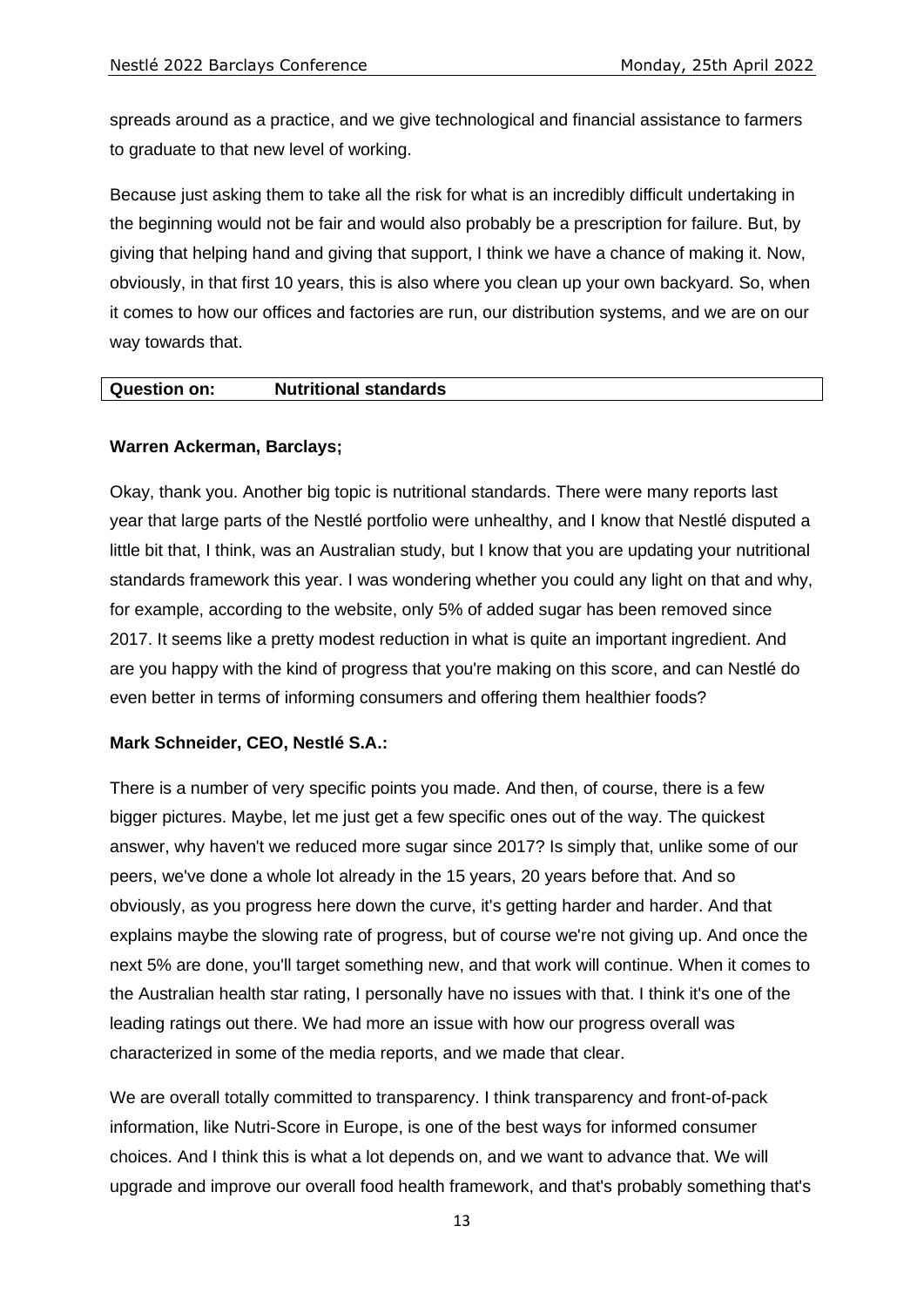going to be out, either later this year, at the very latest beginning of next year. We took our time, especially given that this is such a turbulent moment, with really spreading the details and working the fundamentals, because this is the core of what we do. And it's one thing to have food and beverage offerings that are environmentally safe. But of course, the key aspect is they should be delicious and healthy. And to have a proper framework that guards that and guides us in this is key, and we want to be sure we get it right. So that is why, with COVID and everything else happening, we're a little bit delayed, but making good progress. And the team is very excited about it.

And overall, I think we have all come in this industry a long way from a time when these matters didn't count for much at all, to a time when maybe we've been overdoing it, like we're trying to make even a joyful product just into a healthy product. And I think now there's a more nuanced way of looking at it, where clearly transparency is key. But then, let healthy things be healthy, and let the joyful, indulgent related things be indulgent, but help people make informed choices. Be very stringent on marketing to children, be very stringent on portion guidance. And overall, help people make the right decisions.

# **Question on: Inflation**

# **Warren Ackerman, Barclays:**

Okay. Mark, forgive me, but I do want to go back to the topic du jour, which is inflation. And I think you said, I think maybe last quarter or the quarter before, that inflation per se isn't bad. There is not a structural erosion in profitability, but the problem was the speed of inflation, and how quickly that hit you. And the natural lag that there always is. Given inflation keeps moving higher, how are your procurement teams dealing with the extreme volatility out there? And how do you think about trying to improve supply chain resilience further? And do you think at some point you need to have more dynamic windows with retailers in terms of being able to negotiate what looks to be something that could be more persistent than what we would have thought a couple of years ago?

# **Mark Schneider, CEO, Nestlé S.A.:**

I think it was that turning point in inflation that created the compression on our bottom line, and you see it the same with some of our peers. I think once we settle into a more regular inflationary pattern, as long as it stays within expected limits, I don't think that it needs to be a burden to the bottom line. That is the point I was trying to make. Those of you who were not economists, it's bit like rational expectations of the 1970s. As long as the inflation rate doesn't surprise you, it doesn't mean that money is taken out of anyone's pocket. People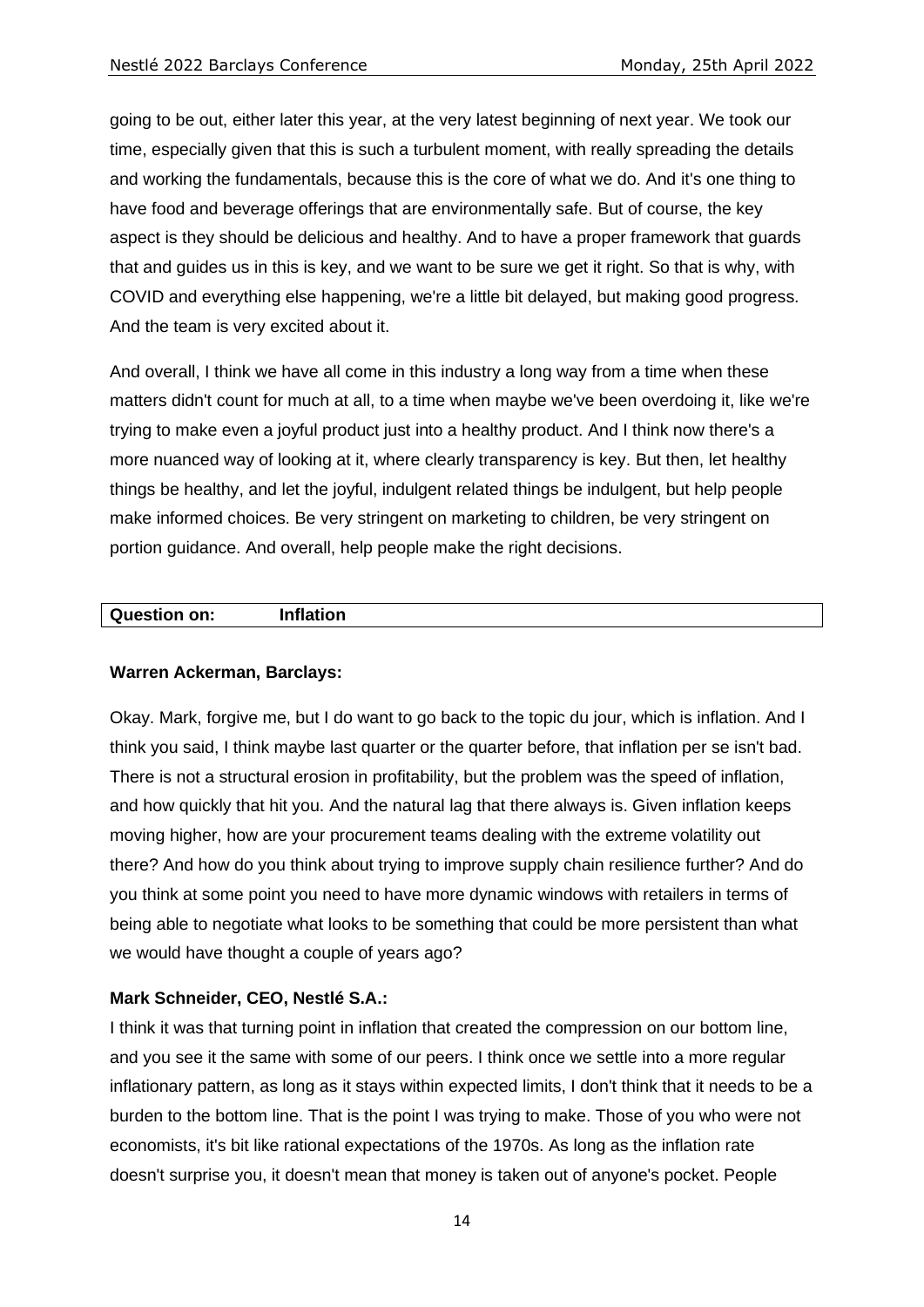adjust to it. And it's just that when you look at the history of 2020, and then 2021, we saw one of those turning points. And hence, everyone had some compression.

And now in early 2022, we saw inflation accelerating even some more. And hence, some of that compression would probably last for a few quarters. But then once it peters out, I do believe that you see the underlying strength of people's bottom line kick in again. That model hasn't changed. It's just that, of course, with the Russian invasion in Ukraine, inflation, energy prices have intensified. And we need to watch and see where that's going. Where that takes new windows here for negotiating remains to be seen. Are we basically seeing a blip that comes down over time? Are we seeing a steady inflation corridor? Or are we seeing wildly gyrating markets in the 2020s? I think no one really knows yet. These commercial habits usually have a bit of a one- or two-year time lag, and we'll see from there.

#### **Question on: Margin**

#### **Warren Ackerman, Barclays:**

And just following on from that, I guess one of the other call outs from the results, Mark, was the margin guidance being a bit more challenging. I do not think it's that big a surprise given what's going on with inflation, as you mentioned. You normally build in some prudence to your guidance, both on top line and margin. I was wondering, how much more pricing... I mean, pricing, I think doubled in Q1 versus Q4, a massive step up just sequentially, and I guess come Q2 some more of the European pricing will come in. Where do you think, pricing can get to this year? And what kind of cost savings will you need? Will you need to step up cost savings to get into that 17.0% - 17.5% zone? I'm just trying to work out what the underlying assumption is to get you there. Because I can imagine, from a gross margin point of view, everything hitting you at the same time, it's going to be quite problematic.

#### **Mark Schneider, CEO, Nestlé S.A.:**

Sure. And look, at the point I was trying to make last week, especially given that in February I had mentioned that the UTOP margin guidance was conservative, I felt the need to now say look, this is no longer the case. I did not want to miss the opportunity and have people think, okay, he said in February it's conservative, so it's still conservative. This was not the alarm bell, it was simply just putting it in perspective, keep in mind what has happened since February. Obviously, we are looking at things from all angles, internal cost savings, recipe optimizing, supply chain optimization, qualifying second, third, and fourth suppliers.

All of these angles we explored, and the supply chain team is working overtime, and has been working overtime for the past year to make that happen. And also, no one should have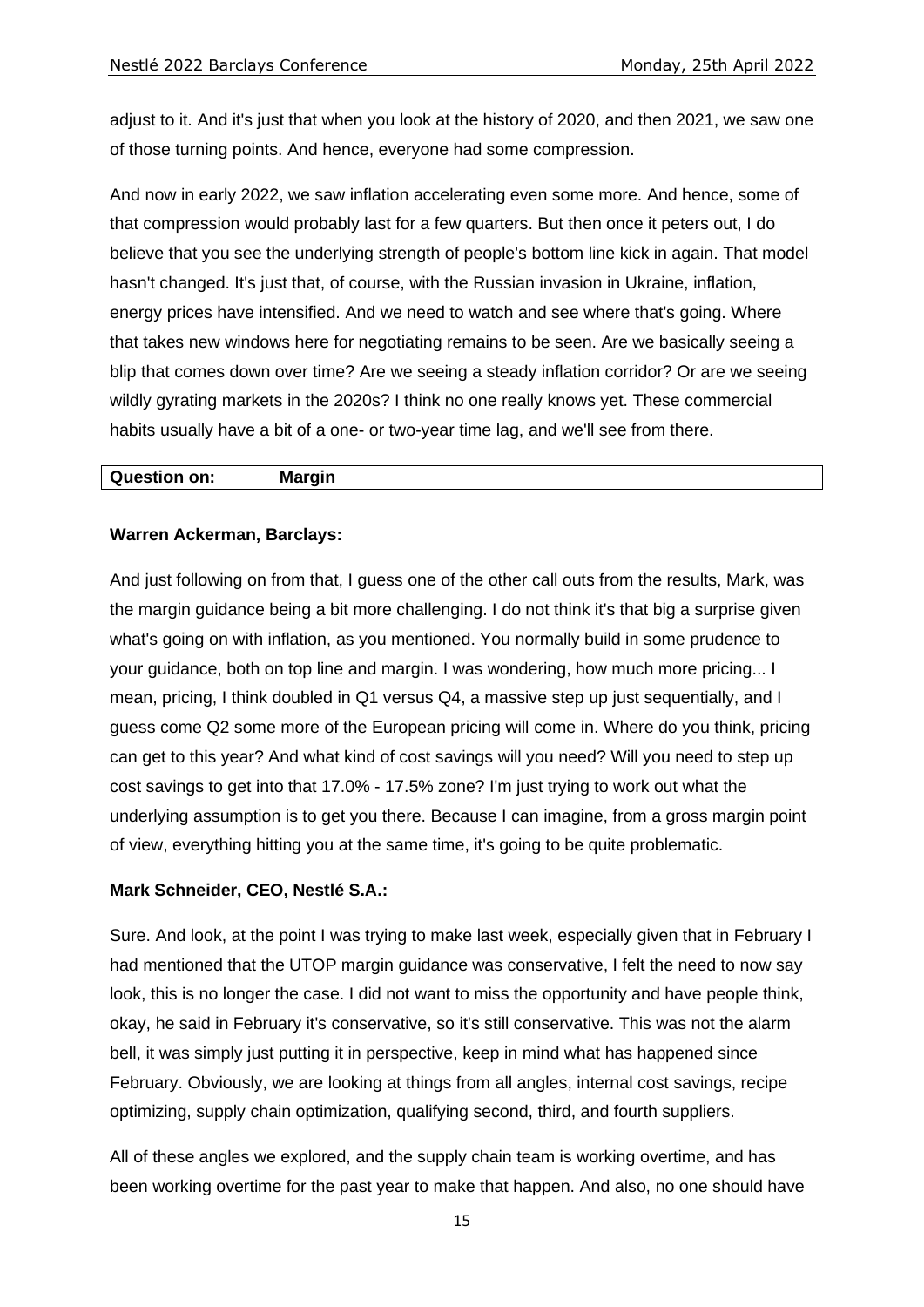been surprised by the step up from Q4 last year to Q1 this year, given that January 1 is an important reset date. And now as we go through the year, we will need to see in which markets we will have to do continued pricing adjustments and where we can do them, just in line with where inflation is going. Overall, it's important to me to stress that we all do this with a healthy level of responsibility, because it is Food and Beverage we're talking about. And we do understand that people's disposable incomes and available purchasing power is an important consideration.

#### **Question on: Portfolio management**

#### **Warren Ackerman, Barclays:**

Okay. And my final question, before I move over to the investor questions, it's just around portfolio management. A favorite topic for everybody. 20% of the portfolio has been rotated, and I think the messaging seems to be most of the obvious disposals have been done and there'll be more net acquisitions. The message I think, and tell me if I'm wrong, is that you want to play in the one to 10 billion range, like Starbucks, like Bountiful. Midsize deals that move the needle, but not so big that there's execution risk. But equally, investors have seen you take down the L'Oréal stake to 20%, in part to fund the buyback.

And you've also said that you could pause the buyback in the event of a more transformational deal. I'm just trying to triangulate all those messages and trying to understand how your thinking is evolving. Would I be right in thinking that perhaps you might be considering bigger deals? And if that is case, how does that play into return on invested capital, which has really zoomed up nicely from 10% to close to 15%? And in the event of any bigger deals, does that mean ROIC has peaked? Just trying to understand your mindset going forward, that given the growth that you are delivering, are we moving into a slightly different paradigm, or are you still happy with the midsize deals?

#### **Mark Schneider, CEO, Nestlé S.A.:**

Look, very important set of questions, let me walk you through those one by one. And I think the safest assumption is that nothing much has changed from what we told you regarding acquisitions in 2017. And so that sweet spot is still exactly the sweet spot you mentioned. And obviously, when someone's asking me, would I rule out large acquisitions? Of course, I don't rule them out. I mean, why should I? Okay, why should I rule out the options that we have? But that doesn't mean that all of a sudden, they have become a sweet spot. And the benefits of these midsize and smaller transactions, the fact that they tend to be easier integration jobs, and the fact that they tend to pose less of an antitrust divestiture risk, those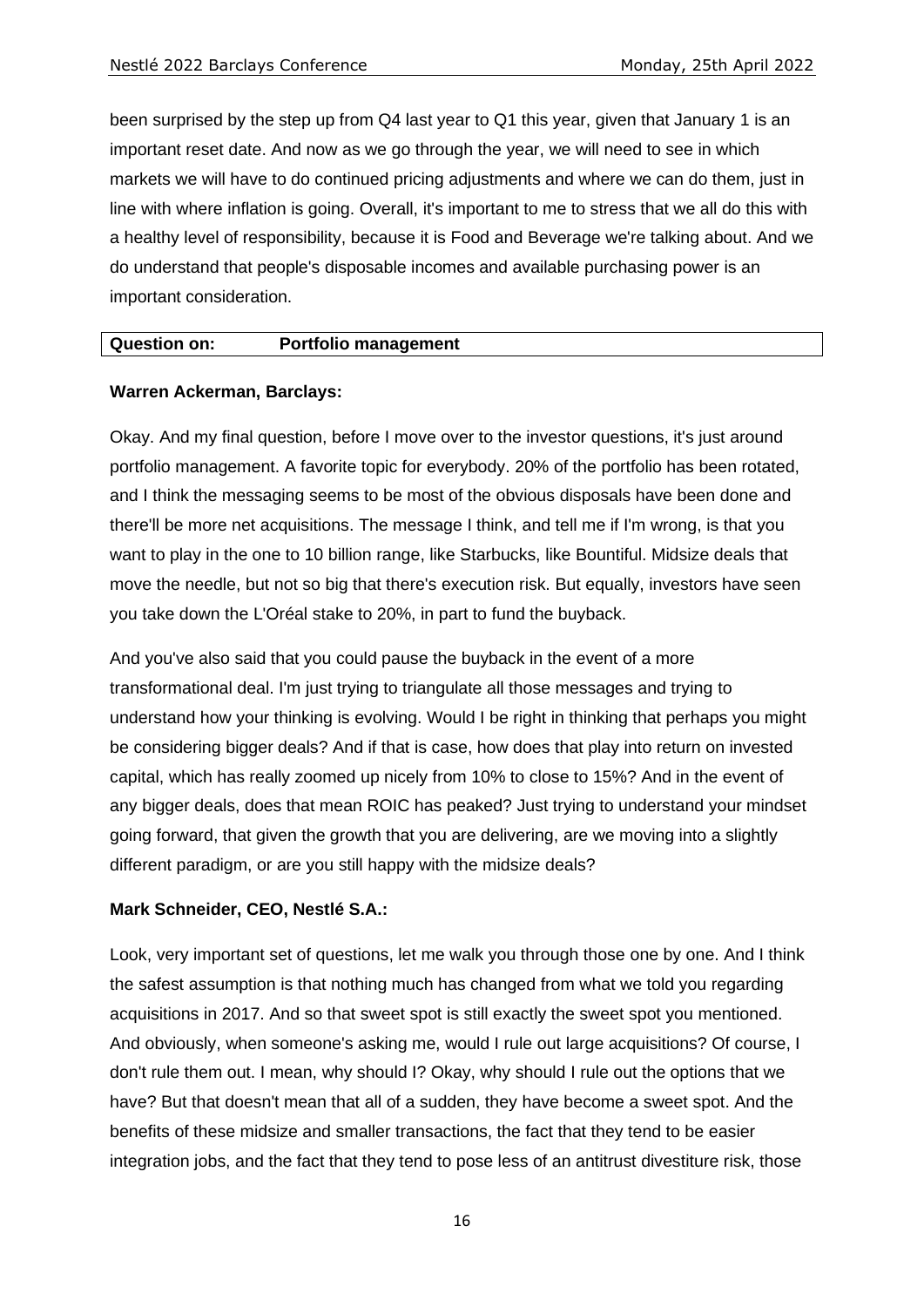still fully apply. And in a world where the markets are still quite fully priced, the way to make an acquisition successful is exactly by a quick integration, and then taking the business together to new heights. And that's why integration is so important.

If you work from the assumption of getting a cheap deal, well, good luck. It is pretty hard to do that in an efficient market. It is all about what you do with it. And why the integration side tends to be front, left and center. In terms of ROIC, of course any acquisition, no matter whether it is small or large, initially burdens ROIC a little bit. That is a well-known fact. And then after a few years, as the acquisition contributes, you basically turn that into a positive. So even with the small transaction, ever so little, you have a little bit of ROIC compression. That is normal. It is larger when the deal is larger, but that shouldn't signal that ROICs have peaked. Because fundamentally, as you saw us improve our operating performance and as we continue to improve our operating performance, clearly the upward trends are there.

When you look at what compressed it last year, was two things, it was a small part due to the Bountiful acquisition. And then of course the large part came to the Wyeth write down. And in a year, that doesn't have such write downs, of course, then you see the underlying strength in ROIC still shine through.

# **Question on: CapEx**

# **Warren Ackerman, Barclays:**

Well, listen Mark, we've got to the end of my questions, but I've got an avalanche of questions coming in from investors, and I've only got 15 minutes. I am going to try and do my best picking out ones that are common. I've got a few questions coming in around CapEx. Maybe it's more one for François than yourself, but people notice that the normal CapEx is four to 5% of sales. Whereas this year it could be as high as 7% of sales, or 6% to 7%. That is quite a big step up in CapEx. People are asking, what is behind that? Where is that going? And is that the new normal level, or does it trend back to the four or 5% in time?

# **Mark Schneider, CEO, Nestlé S.A.:**

I am very happy to comment in detail on it. And let me assure everyone that this is not the new normal, and it is a reflection of all the good news that you've seen happening since the outbreak of COVID. That enormous bump up we have seen in PetCare sales and the at home revolution, people consuming lots of coffee at home. It is basically the mirror image of that unexpected success. I mean, us overshooting volume and growth targets pretty significantly over the past two, two and a half years. And that came with CapEx requirements that had to be accelerated.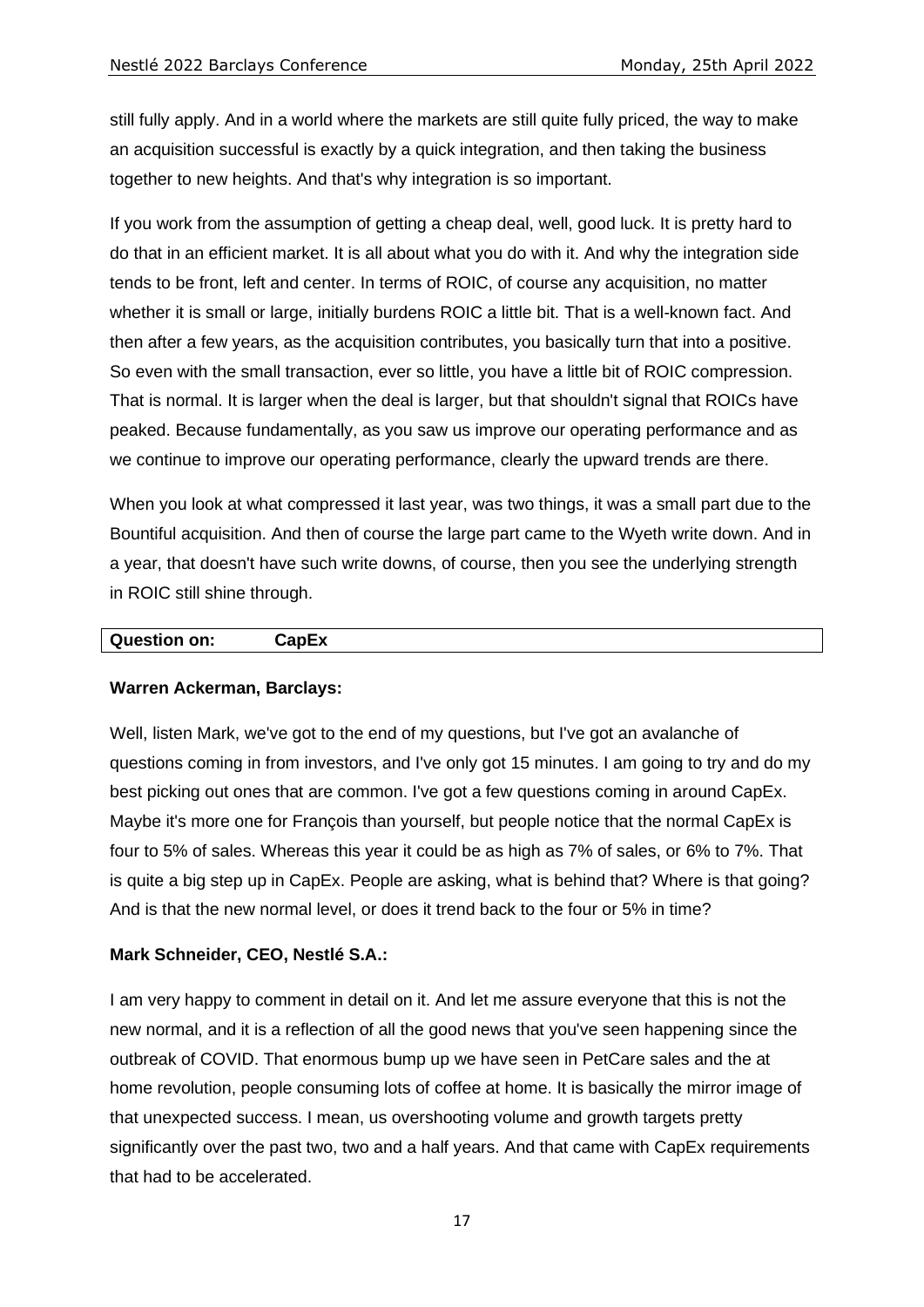And obviously it takes a while now to put that into place, so this is a two, three-year phenomenon. But over time, I would expect us to gravitate back to the four to 5% corridor. So, this is clearly in a steady state, what should be sufficient to help support the growth of the company. But now we just had to face that one-time bump up. But look, I mean, nothing easier to sign the cheque for than CapEx into a rising category. I mean, that is the highest return thing that you could think of, we could think of. And so, I think people should see it as a reflection of success in our business.

#### **Question on: D2C Food delivery businesses**

#### **Warren Ackerman, Barclays:**

Okay, brilliant. There're a few questions coming in around food delivery, Mark. One question here, you have acquired a number of D2C food delivery businesses, like Freshly, like Mindful Chef in the UK. How are these businesses performing? Do you remain happy with your investments? Are we seeing any downturn, given consumer incomes are being stretched, or are they still performing in line with what you would expect?

#### **Mark Schneider, CEO, Nestlé S.A.:**

Obviously, these businesses are quite a bit wacked around by how the pandemic and the lockdowns were going, and sometimes hard to read the data. And you have lapping of strong quarters. But by and large, I think, for a food company it's part of the repertoire that we need to have to also have some businesses that are direct to consumer. And so, the track record has been mixed. Some of them have been performing really well, some others do have lapping issues, or issues that we need to fix over time. But overall, again, very committed to it. And this is part of what today's and tomorrow's consumer will spend like, when it comes to buying food, or ingredients for food. And hence, we have to face that and work it out.

# **Question on: Percentage margin target**

#### **Warren Ackerman, Barclays:**

Okay. There is another one, you can imagine there's quite a lot about margins, Mark. One's come in saying, "Pricing is unprecedented, does it make sense to maintain a percentage margin target in this environment? Is Nestlé really protecting percentage margin as they put through price, or are they more focused on dollar margin preservation? Is there a danger that a percentage margin target leads Nestlé to take too much pricing from a competitive perspective?"

#### **Mark Schneider, CEO, Nestlé S.A.:**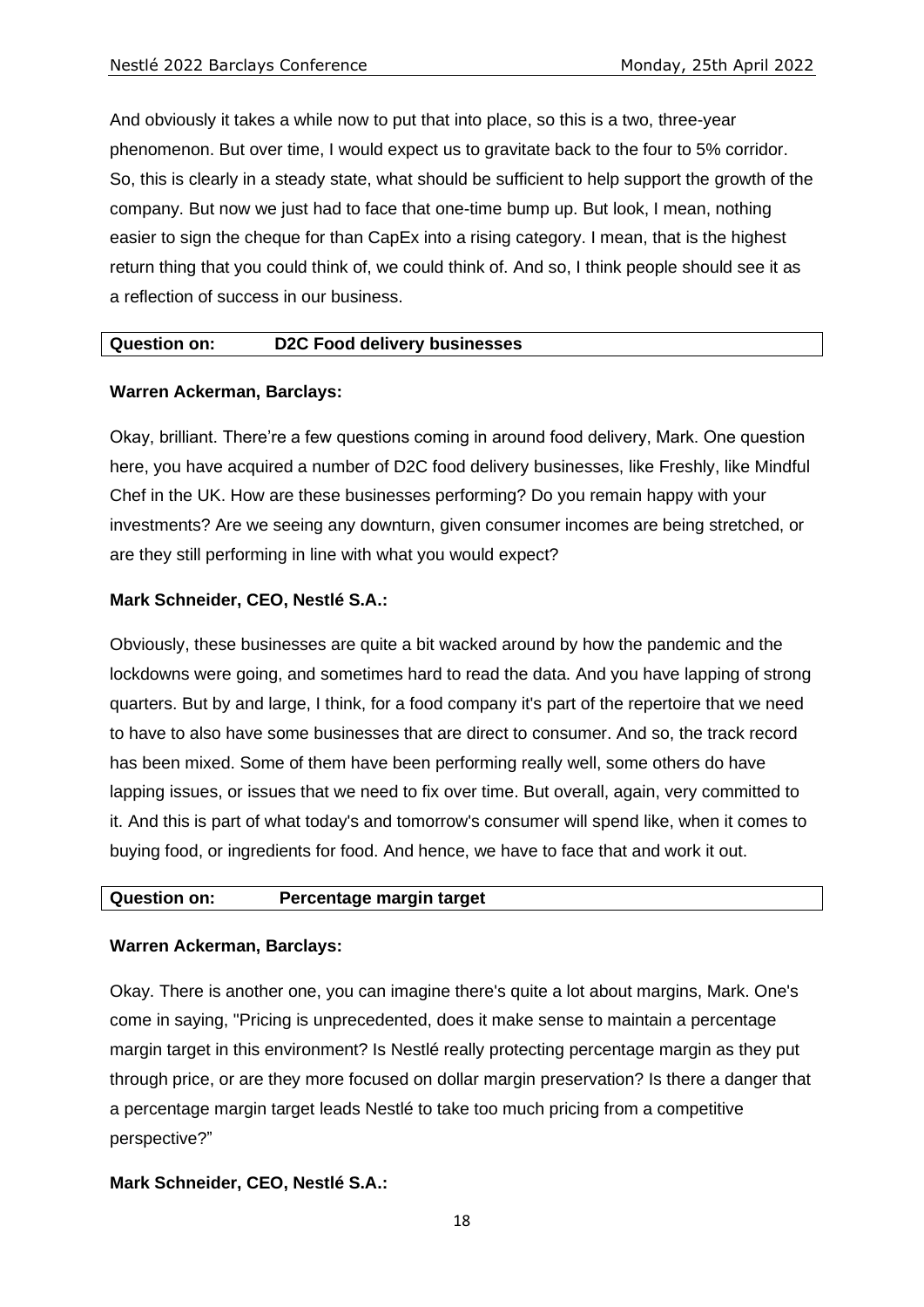That question has come up a few times and let me give you my personal thoughts. Obviously, watching the total Swiss francs of margin is something that I always do. And when people inside the company discuss percentages, very often it's me around the table saying, "Okay, what does that translate into in total Swiss francs", because that number is important and something that we should not lose sight of.

But I think for you, as the investors, to have that additional visibility I think is really important. Just having the target and reporting against the target I think makes sense. The mistake would have come in if we would have managed the company in the face of all this inflation in a hell bent manner where we told you 17.5% or more, so this is what it has to be. Because then you get into short-term management issues and decisions on a topic that was clearly unavoidable at this turning point when inflation shot up, and this is the trap that we shouldn't fall into. But using it as a data point and as a target, in my opinion, only flushes out some of the key issues that you as investors are really interested in.

# **Question on: Building scale in Consumer care**

# **Warren Ackerman, Barclays:**

There is a question come in about Consumer care within Nestlé Health Science. Is there an opportunity to apply the same benefits to brand building via digital marketing, which you can grow a gap versus competition? Am I right in thinking the consumer today is bewildered by choice in an overcrowded market? So, the question is can you really build scale via digital in Consumer care? How do you cut through such a crowded marketplace?

# **Mark Schneider, CEO, Nestlé S.A.:**

Look, I think it's a crowded marketplace but also one that has a huge spectrum from lowquality suppliers that consumers have no trust in to some of the higher-quality ones. Obviously, those are the companies that we focus on. Then, also, there has been a tremendous change in the way vitamins, minerals, and supplements are applied. In the past, it used to be tablets or capsules only, and these days a larger and larger part goes through gummies, which is a much easier and more pleasant way for people to consume the product. And so, the knowhow, the scale, and the investment to go into that, in my opinion, is key. And then, of course, you want to market it properly to inform consumers about that benefit and the differentiation. So, I believe, yes, there is a way to differentiate, and consumers are basically making those decisions every day by picking our brands.

**Question on: India**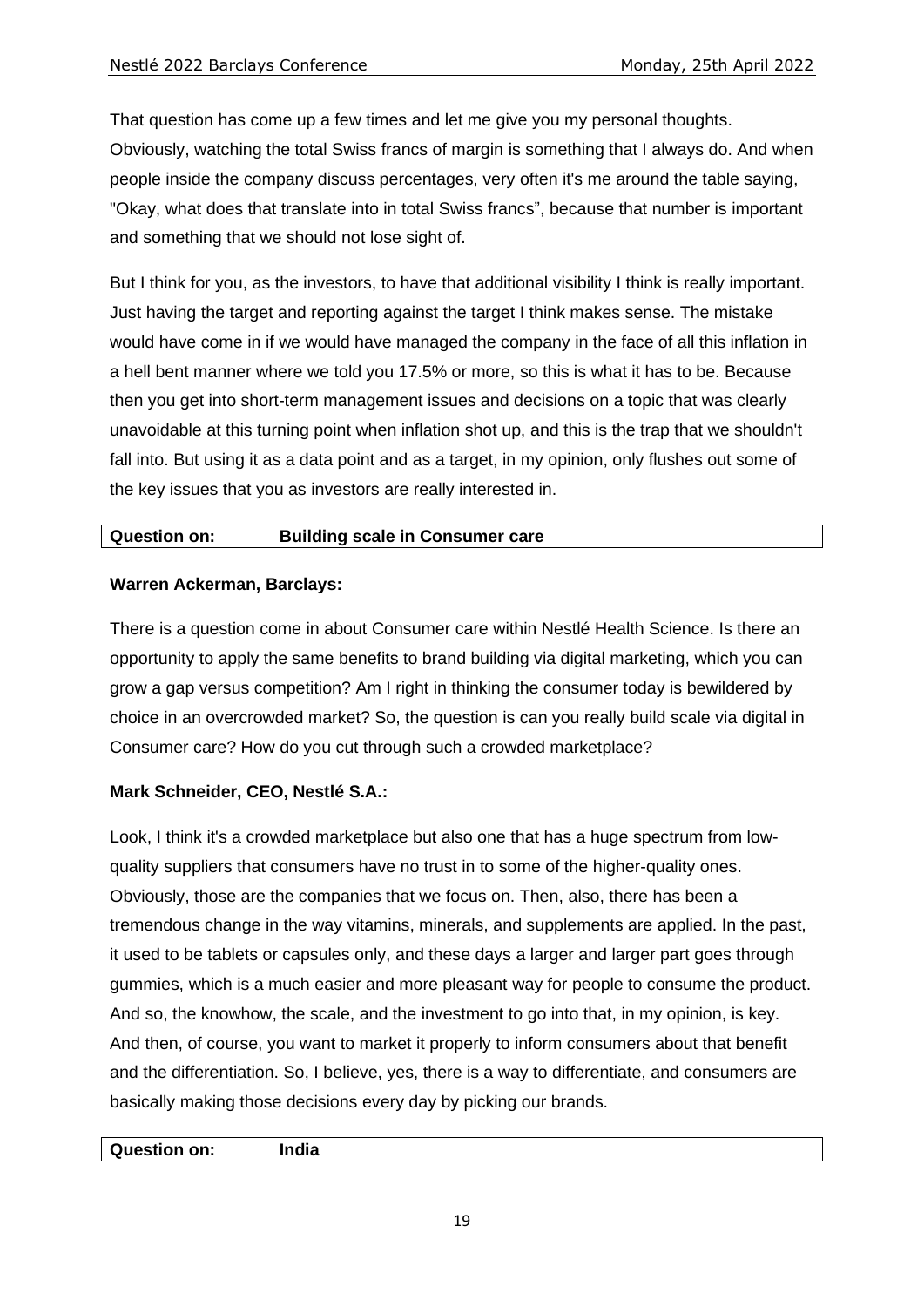# **Warren Ackerman, Barclays:**

There is a question coming in around India. The question really is, compared to some of your peers, India is a smaller percentage of sales. You have said that you want to grow it. You want to make it bigger, but your portfolio is relatively narrow compared to some other geographies. How are you thinking maybe specifically to build out India and increase the presence as a percentage of the Nestlé group? Do you need to do it inorganically? Can you do it inorganically, are multiples too high, or do you need to just go after organic growth and move into adjacencies?

# **Mark Schneider, CEO, Nestlé S.A.:**

Look, I would love nothing more than to build our footprint and scale in India. I think it is incredibly vibrant and strong market and one that clearly has tremendous growth potential. We also have a very strong and very experienced management team there that I have complete faith in. And so, the right acquisition opportunity at the right price, I would love to jump at that. Yet, at the same time, in a market that is frothy, as you point out, it is important that we stay prudent on what such valuation could be and how it could be supported by synergies. So, the answer is yes, in the absence of acquisition opportunities, we will continue to try and build the business through organic growth. For the right target, I would love to open the purse strings, be aggressive and be supportive. But, again, it has to be financially prudent, and it has to make financial sense. So, I think the road is littered with people that were trying to go too fast in India, then overspent and never got what they wanted. That is why prudence there, I think, is important. But great market.

# **Question on: PetCare growth**

# **Warren Ackerman, Barclays:**

Yeah. Just going back to Pet food, given the performance of Pet food, you can imagine there are lots of questions on Pet food. I have got one interesting one. Question is, "Volumes in PetCare are now around 29%, call it 30% ahead of pre-COVID levels. Would Mark be able to unpack that between the growth of the pet population and market share gain? Is this just a rising tide as just more pets, or is Nestlé really taking share? And, if it is taking share, why is it taking share, and how sustainable?" I think people want to get to what is a sustainable growth in PetCare, because you're growing 14% on double-digit comps, and it's crazy good.

# **Mark Schneider, CEO, Nestlé S.A.:**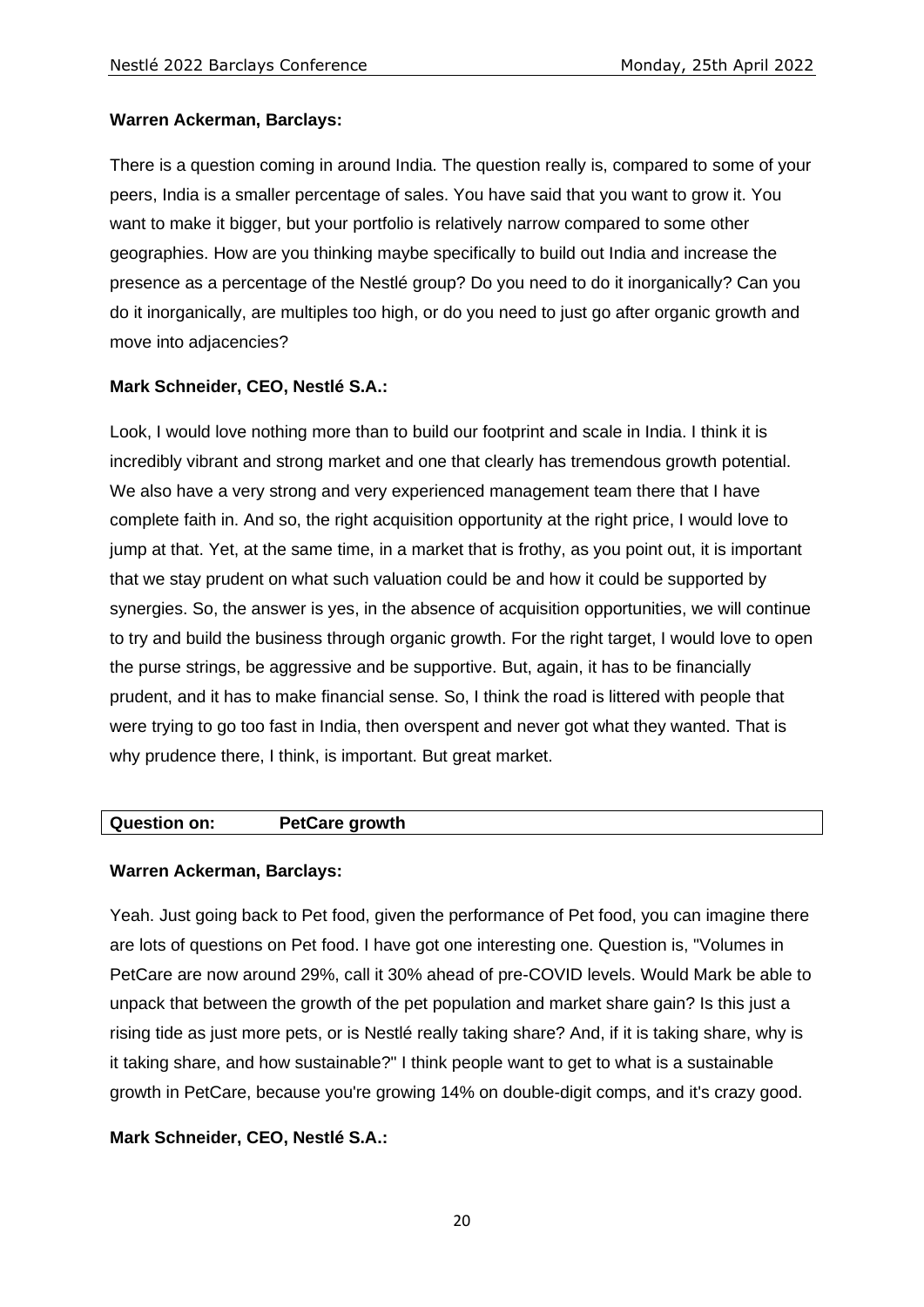Look, obviously there is lots of specifics here market by market but let me point out two key trends. One is exactly what you mentioned. As the rising tide lifts all boats, and that's simply the fact that, in most advanced markets, pet adoption had been through the roof, and most people are expected to hold onto their pets going forward. That has created this one-time step-up in the market, and then you continue growing with the same growth rate as before through premiumization, but you do it on a higher base.

The second part that saw us benefit, and a few other players as well, is that, before the pandemic, you've seen a bit of a hype building up in these super-premium, all-natural brands. Over time, I think consumers discovered that they were not fully delivering what they promised. In fact, there were even some investigations into dog heart health issues. So, people have got confused about that, and hence there has been a flow-back into the more scientific brands, like our Pro Plan, for example. We stood to benefit, and people all of a sudden saw that, at a more reasonable price point, they were actually getting an incredibly safe product and a very good deal.

#### **Question on: Chocolate – KitKat and Premiumization**

#### **Warren Ackerman, Barclays:**

Okay. One question coming in around chocolate, so the chocolate market. You don't often get asked as many questions on chocolate as all your other categories, but the question coming in is how is KitKat, your biggest brand, performing, and given the market seems to be premiumizing, Nestlé has got some premium brands but is of obviously behind some of the obvious players. Has there been any progress trying to attack that part of the market? So, it's two-prong, on KitKat and then on the top end of the chocolate market.

#### **Mark Schneider, CEO, Nestlé S.A.:**

Well, look, KitKat, the easy answer is kicking the lights out. Very proud, very happy with what's happening at KitKat. You will have seen in practically all markets that this is a brand that can be stretched a little bit. It doesn't just have to be the two-finger or four-finger wafer product. It could also be now more seasonal KitKat offerings, which are doing very well, and products that just have a fragment of the wafer inside the chocolate. All of those are taking off like crazy, so very happy with that.

Good point and fair point on the premiumization. Obviously, premiumization and gifting, in my opinion, is the answer to ensuring growth in the chocolate business. It's not about just selling more chocolate, making people eat more chocolate, but having them consume and enjoy higher-value products at a responsible number of occasions and with responsible portion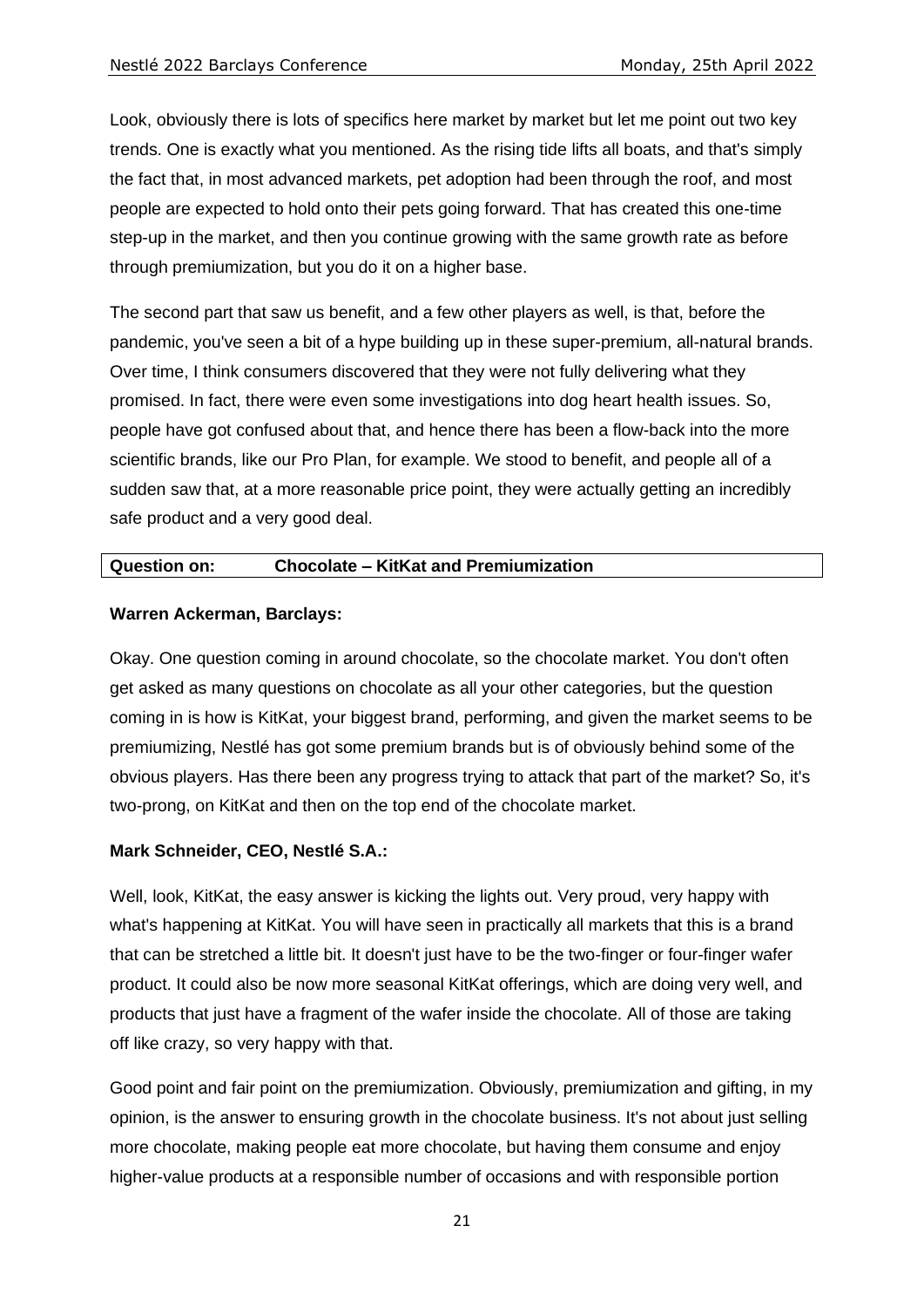sizes. Enhanced premiumization and gifting are the ways to go, and I know that we have some areas for improvement there.

#### **Question on: Cost inflation**

#### **Warren Ackerman, Barclays:**

Okay. I've got a few more, Mark, quickfire ones. I know we are getting close to the buzzer, but questions coming in. "Where have you found it hardest to pass on cost inflation, and can Mark give any details on further initiatives other than pricing that's happened around pack size, or supplier changes, or any other operational changes to deal with cost inflation?" So where is it difficult maybe geographically or by category? Some sort of feeling would be great.

#### **Mark Schneider, CEO, Nestlé S.A.:**

Look, I would love to be helpful, but I also want to stay away from any competitive signaling here or retailer signaling. And so, let me just say that it has not been an easy journey all throughout, because let's remember where we're coming from. We are coming from a five-toeight-year period that was either no pricing or even negative pricing in most advanced markets. And so, if you then restart that conversation, it is an unpleasant conversation at first. I think this is how we felt when we started this last year, and then, of course, as data point after data point was coming in, and people in their own shops realized that costs were increasing significantly, whether it's labor or transportation, energy, what have you. Then I think it became a more natural conversation, and of course you still have a lot of convincing to do here. You have to show people that this is truly justified, that you're not gouging. But, still, it was a fairly uneasy turning point that I think the entire industry was facing with retailers and with the consumer.

#### **Question on: E-commerce**

#### **Warren Ackerman, Barclays:**

Okay. I'm going to try and squeeze in two or three more, Mark. "On e-commerce, what proportion of your sales are now through e-commerce channels? Could you maybe provide the split between pure-play, DTC, and E-retailers? What is your outlook on e-com, and are you more bullish around one type of e-com player over another?" The question then goes on to talk about e-com in China and how the China e-com market is changing, so it is slightly multifaceted.

#### **Mark Schneider, CEO, Nestlé S.A.:**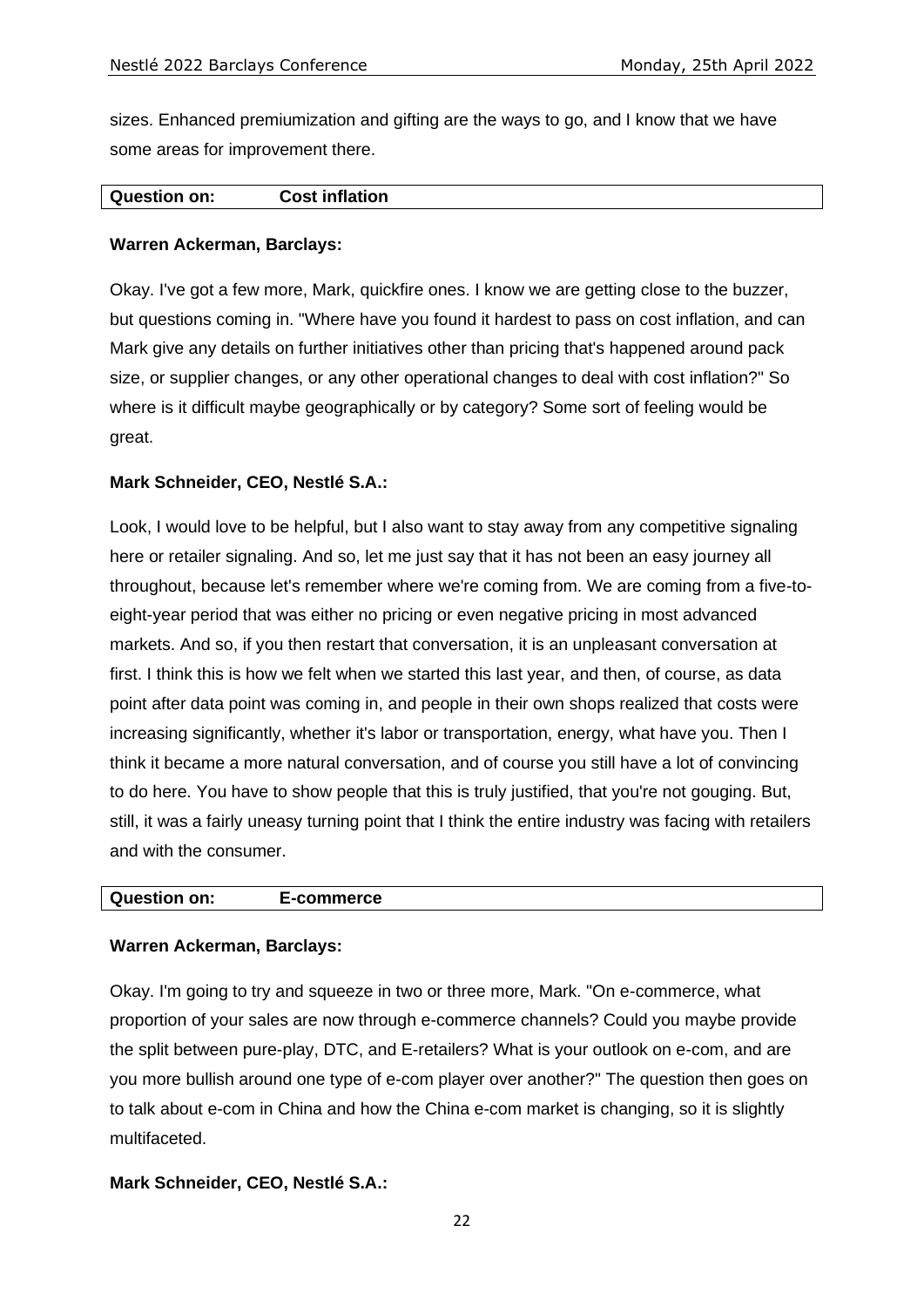Overall, as an indicator, we are now at 15.1%. We have not provided the breakdown, and, of course, country by country and category by category, it is massively different between directto-consumer, pure-play e-commerce platforms, and the online arms of traditional retailers.

From my perspective, also, that is not so important because, at the end of the day, the market dynamics in each geography are so different. The average here does not tell you very much. Going forward, obviously, where we believe we can create sufficient scale, direct-to consumer is a wonderful way to go. We saw that from Nespresso, but again it is very scale sensitive, and that why you have to pick your battles wisely. It should also come with some value added, like personalization or specific consumer advice that you can give, that requires additional handholding. It is not something for low-value, everyday articles.

# **Question on: L'Oréal**

# **Warren Ackerman, Barclays:**

Okay. Mark, I cannot let you go without asking the L'Oréal question. It is not my question; it's coming from an investor. The question is, "Why did it only make sense to sell down 4% of L'Oréal to 20%? Why not more? Why is 20% important?"

#### **Mark Schneider, CEO, Nestlé S.A.:**

Look, I think the 20% was a very good balance between, on the one hand, retaining that very significant constructive relationship, including two board seats that give us very good visibility and influence in the governance of the company, and, on the other hand, at a very attractive price, monetizing a 3% part of a stake. So I think, when it comes to just, on the one hand, preserving what made that relationship so successful, on the other hand, at a very attractive moment in time, cashing in, I think it was a good, healthy compromise and balance. This is how most investors saw it. I also was encouraged by the fact that both companies' stock price went up at the day when it was announced.

# **Question on: Plant-based products**

#### **Warren Ackerman, Barclays:**

Okay. Final question, Mark. On plant-based, you have built quite a nice business in plantbased, and you have not gone in for the more commoditized analogs, you've gone slightly different, which I personally think is the right way forward. But there is some evidence of the plant-based market slowing down. It has been growing strong double digit. Have you seen any evidence of a slowdown, and, if you have, where is that? Is it in Europe or is it in the US? Just an update on your outlook for your plant-based business would be super.